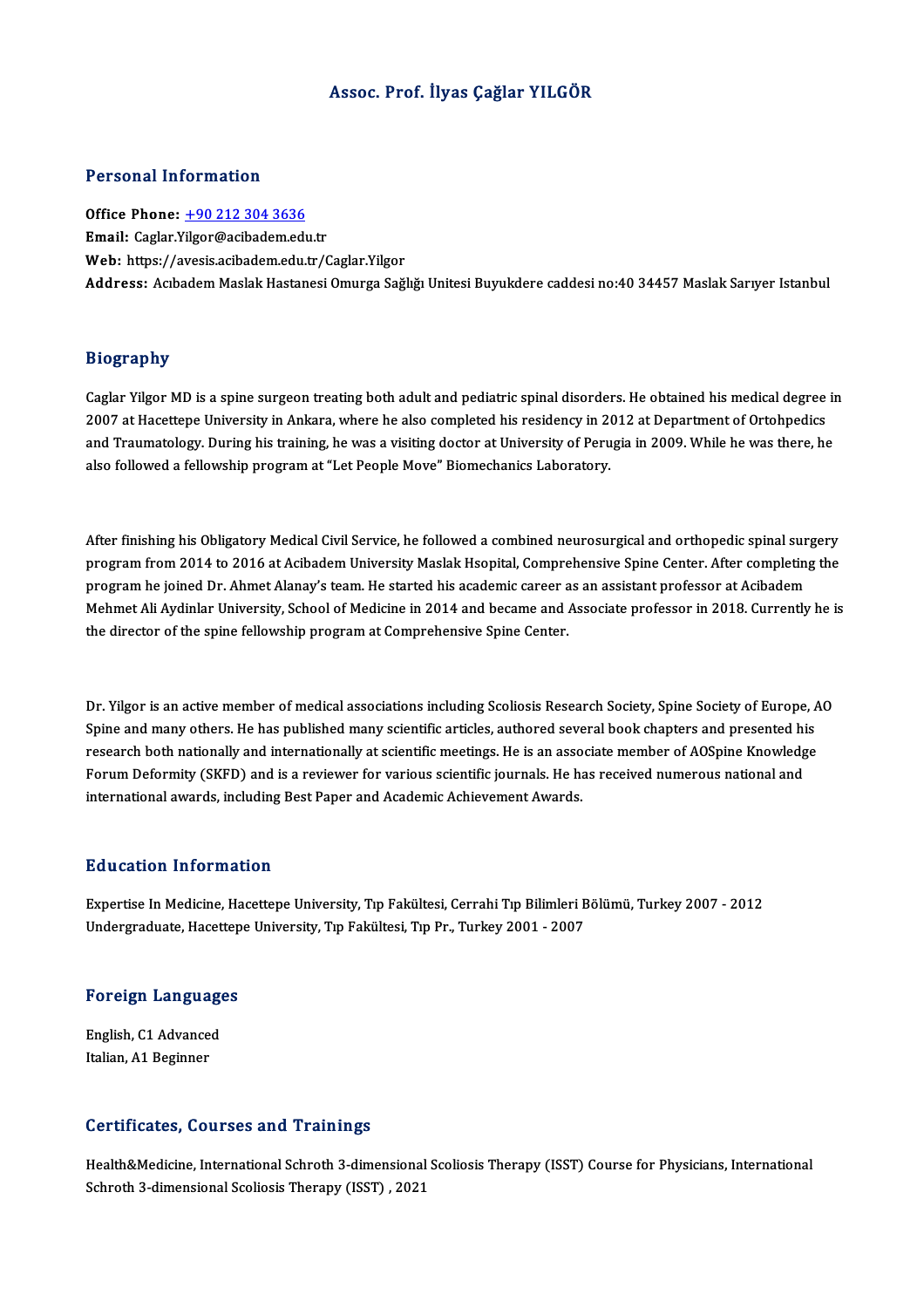#### Research Areas

Medicine, Health Sciences, Surgery Medicine Sciences, Orthopedics and Traumatology

### Academic Titles / Tasks

Academic Titles / Tasks<br>Associate Professor, Acibadem Mehmet Ali Aydinlar University, School Of Medicine, Departmant Of Surgecal Sciences,<br>2018 - Continues Associate Profess<br>2018 - Continues<br>Assistant Professe Associate Professor, Acibadem Mehmet Ali Aydinlar University, School Of Medicine, Departmant Of Surgecal Sciences,<br>2018 - Continues<br>Assistant Professor, Acibadem Mehmet Ali Aydinlar University, School Of Medicine, Departma

2018 - Continues<br>Assistant Professor, Acibadem Mehmet Ali Aydinlar University, School Of Medicine, Departmant Of Surgecal Sciences,<br>2014 - 2018

Research Assistant, Hacettepe University, Tıp Fakültesi, Cerrahi Tıp Bilimleri Bölümü, 2007 - 2012

#### Courses

Courses<br>Omurgada travma, skolyoz ve kifoz cerrahi yaklaşımları, Undergraduate, 2017 - 2018<br>Ortanadik Pateleji, Assesiste Desuse, 2016 - 2017, 2017, 2019 Oourses<br>Omurgada travma, skolyoz ve kifoz cerrahi yaklaşımları, Underg<br>Ortopedik Patoloji, Associate Degree, 2016 - 2017, 2017 - 2018<br>Fonksivenel Anatomi, Associate Degree, 2016 - 2017, 2017, 201 Omurgada travma, skolyoz ve kifoz cerrahi yaklaşımları, Undergrad<br>Ortopedik Patoloji, Associate Degree, 2016 - 2017, 2017 - 2018<br>Fonksiyonel Anatomi, Associate Degree, 2016 - 2017, 2017 - 2018

# Fonksiyonel Anatomi, Associate Degree, 2016 - 2017, 2017 - 2018<br>Articles Published in Journals That Entered SCI, SSCI and AHCI Indexes

rticles Published in Journals That Entered SCI, SSCI and AHCI Indexes<br>I. Impact of radiologic variables on item responses of ODI, SRS22 and SF-36. in adult spinal deformity<br>nationtal differential item functioning (DIF) ana patients: differential item functioning (DIF) analysis results from a multi-center database<br>patients: differential item functioning (DIF) analysis results from a multi-center database<br>Viecen D, VÜVSELS, Beissiane L, Vilgen Impact of radiologic variables on item responses of ODI, SRS22 and SF-36. in adult spinal defor<br>patients: differential item functioning (DIF) analysis results from a multi-center database<br>Kieser D., YÜKSEL S., Boissiere L. **patients: diffe<br>Kieser D., YÜKS<br>Grueso F., et al.<br>EUROPEAN SPU** Kieser D., YÜKSEL S., Boissiere L., Yilgor C., Cawley D., Hayashi K., ALANAY A., Kleinstuec<br>Grueso F., et al.<br>EUROPEAN SPINE JOURNAL, vol.31, no.5, pp.1166-1173, 2022 (Journal Indexed in SCI)<br>Sungeong' rick persention in A Grueso F., et al.<br>EUROPEAN SPINE JOURNAL, vol.31, no.5, pp.1166-1173, 2022 (Journal Indexed in SCI)<br>II. Surgeons' risk perception in ASD surgery: The value of objective risk assessment on decision making<br>and patient counce EUROPEAN SPINE JOURNAL, vol.31, no.5, pp.1166-1173, 2022 (Journal Indexed in SCI) Surgeons' risk perception in ASD surgery: The value of objective risk assessment on decision makin<br>and patient counselling<br>Pellise F., Vila-Casademunt A., Nunez-Pereira S., Haddad S., Smith J. S. , Kelly M. P. , ALANAY A., and patient counselling<br>Pellise F., Vila-Casademunt A., Nunez-Pereira S., Haddad S., Smith J. S. , Kelly M. P. , ALAN<br>J., YILGÖR İ. Ç. , et al.<br>EUROPEAN SPINE JOURNAL, vol.31, no.5, pp.1174-1183, 2022 (Journal Indexed in S Pellise F., Vila-Casademunt A., Nunez-Pereira S., Haddad S., Smith J. S., Kelly M. P., ALANAY A., Shaffrey C., Pizones J., YILGÖR İ. Ç. , et al.<br>EUROPEAN SPINE JOURNAL, vol.31, no.5, pp.1174-1183, 2022 (Journal Indexed in SCI)<br>III. Combined anterior-posterior versus all-posterior approaches for adult spinal deformity correction:<br>a matched EUROPEAN SPINE JOURNAL<br>Combined anterior-poste<br>a matched control study<br>Haddad S. Vila Casademunt Combined anterior-posterior versus all-posterior approaches for adult spinal deformity correction<br>a matched control study<br>Haddad S., Vila-Casademunt A., YILGÖR İ. Ç. , Nunez-Pereira S., Ramirez M., Pizones J., ALANAY A., K a <mark>matched control study</mark><br>Haddad S., Vila-Casademunt A., YILGÖR İ.<br>Obeid I., Sanchez Perez-Grueso F. J. , et al.<br>EUROPEAN SPINE JOUPNAL 2022 (Journ Haddad S., Vila-Casademunt A., YILGÖR İ. Ç. , Nunez-Pereira<br>Obeid I., Sanchez Perez-Grueso F. J. , et al.<br>EUROPEAN SPINE JOURNAL, 2022 (Journal Indexed in SCI)<br>The classification of scoliesis broses develened by S. Obeid I., Sanchez Perez-Grueso F. J. , et al.<br>EUROPEAN SPINE JOURNAL, 2022 (Journal Indexed in SCI)<br>IV. The classification of scoliosis braces developed by SOSORT with SRS, ISPO, and POSNA and approved<br>by ESPPM EUROPEAN S<br>The classifi<br>by ESPRM<br>Nogrini S A The classification of scoliosis braces developed by SOSORT with SRS, ISPO, and POSNA and app<br>by ESPRM<br>Negrini S., Aulisa A. G. , Cerny P., de Mauroy J. C. , McAviney J., Mills A., Donzelli S., Grivas T. B. , Hresko M. T. , **by ESPRM<br>Negrini S., Aulisa<br>Kotwicki T., et al.<br>EUROPEAN SPIN** Negrini S., Aulisa A. G. , Cerny P., de Mauroy J. C. , McAviney J., Mills A., Donzelli S., Griv<br>Kotwicki T., et al.<br>EUROPEAN SPINE JOURNAL, vol.31, no.4, pp.980-989, 2022 (Journal Indexed in SCI)<br>Componentory, meghanisme r Kotwicki T., et al.<br>EUROPEAN SPINE JOURNAL, vol.31, no.4, pp.980-989, 2022 (Journal Indexed in SCI)<br>V. Compensatory mechanisms recruited against proximal junctional kyphosis by patients instrumented<br>from the therecelumber EUROPEAN SPINE JOURNAL, vol.31, no.4, pp.980-9;<br>Compensatory mechanisms recruited against<br>from the thoracolumbar junction to the iliac<br>Pisanes L. Paper Cuusse E. L.S. Marane Manganar Compensatory mechanisms recruited against proximal junctional kyphosis by patients instrumented<br>from the thoracolumbar junction to the iliac<br>Pizones J., Perez-Grueso F. J. S. , Moreno-Manzanaro L., Escámez F., Yilgor C., V from the thoracolumbar junction to the iliac<br>Pizones J., Perez-Grueso F. J. S. , Moreno-Manzanaro L., Escámez F., Yilgor C., Vila-Cas.<br>N., Sánchez-Márquez J. M. , Obeid I., Kleinstück F., et al.<br>EUROPEAN SPINE JOURNAL, vol Pizones J., Perez-Grueso F. J. S., Moreno-Manzanaro L., Escámez F., Yilgor C., Vila-Casademunt A., Fernández-Baíllo VI. Does vertebral body tethering cause disc and facet joint degeneration? A preliminaryMRI study with EUROPEAN SPINE JOURNAL, vol.31<br>Does vertebral body tethering<br>minimum two years follow-up<br>Yugakul A. Akpunarli B. Durbas A. Yucekul A., Akpunarli B., Durbas A., Zulemyan T., Havlucu I., Ergene G., Senay S., Dikmen P., Balci S. T. , Karaarslan E.,<br>et al. mini<br>Yuce<br>et al.<br>spin

SPINE JOURNAL, vol.21, no.11, pp.1793-1801, 2021 (Journal Indexed in SCI)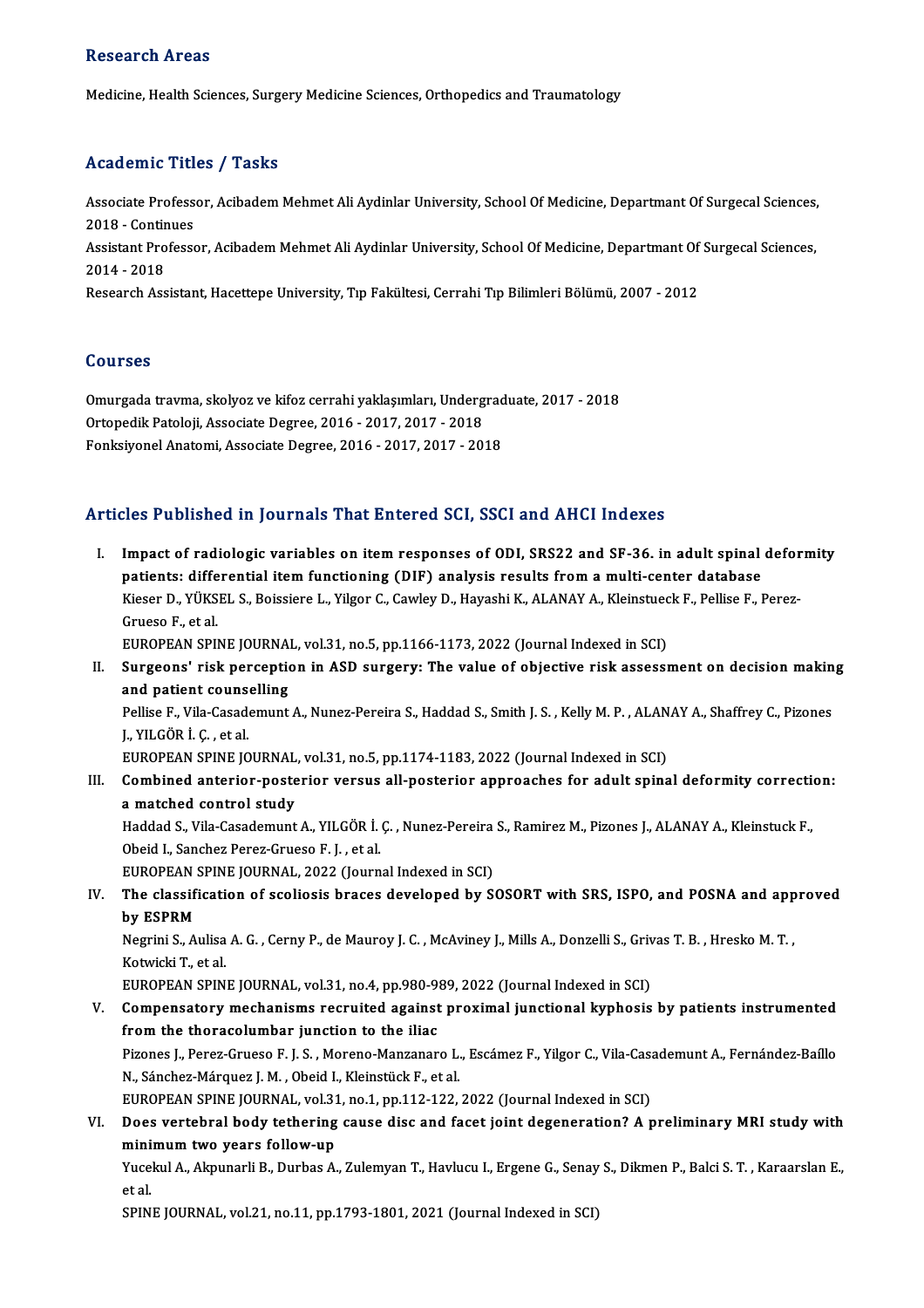- VII. Evaluation of Global Alignment and Proportion Score in an Independent Database.<br>Cunta M.C. Vilgar C. Maon H. L. Lertydemphenyenit T. Aleney A. Lenke L. Pridyell V. H. Evaluation of Global Alignment and Proportion Score in an Independent Databas<br>Gupta M. C. , Yilgor C., Moon H. J. , Lertudomphonwanit T., Alanay A., Lenke L., Bridwell K. H.<br>The enine journal : official journal of the Nort Evaluation of Global Alignment and Proportion Score in an Independent Database.<br>Gupta M. C. , Yilgor C., Moon H. J. , Lertudomphonwanit T., Alanay A., Lenke L., Bridwell K. H.<br>The spine journal : official journal of the No Gupta M. C. , Yilgor C., Moon H. J. , Lertudomphonwanit T., Alanay A., Lenke L., Bridwell K. H.<br>The spine journal : official journal of the North American Spine Society, vol.21, pp.1549-1558, 2021 (Journal<br>Indexed in SCI)
- VIII. Obeid-Coronal Malalignment Classification Is Age Related and Independently Associated to Personal Indexed in SCI)<br>Obeid-Coronal Malalignment Classification Is Age Related and I**n**<br>Reported Outcome Measurement Scores in the Nonfused Spine<br>Kieser D.C., Boissiere L., Bourghli A. Hayschi K. Caydey D. VII CÖP İ.C. Obeid-Coronal Malalignment Classification Is Age Related and Independently Associated to Person:<br>Reported Outcome Measurement Scores in the Nonfused Spine<br>Kieser D. C. , Boissiere L., Bourghli A., Hayashi K., Cawley D., YI Reported Out<br>Kieser D. C. , Bo<br>Pizones J., et al.<br>NEUPOSPINE Kieser D. C. , Boissiere L., Bourghli A., Hayashi K., Cawley D., YILGÖR İ.<br>Pizones J., et al.<br>NEUROSPINE, vol.18, no.3, pp.475-480, 2021 (Journal Indexed in SCI)<br>A.O. Spine, Adult Spinel Deformity Batient Brofile: A Baradi

Pizones J., et al.<br>IX. AO Spine Adult Spinal Deformity Patient Profile: A Paradigm Shift in Comprehensive Patient<br>IX. AO Spine Adult Spinal Deformity Patient Profile: A Paradigm Shift in Comprehensive Patient<br>Evaluation in NEUROSPINE, vol.18, no.3, pp.475-480, 2021 (Journal Indexed in SCI)<br>AO Spine Adult Spinal Deformity Patient Profile: A Paradigm Shift in C<br>Evaluation in Order to Optimize Treatment and Improve Patient Care<br>Narosh Bohu L Ku Naresh-Babu J., Kwan K.Y.H. , Wu Y., YILGÖR İ. Ç. , ALANAY A., Cheung K. M. C. , Polly D. W. , Park J., Ito M., Lenke L.<br>G. , et al. Evaluation in Order to Optimize Treatment and Improve Patient Care

GLOBAL SPINE JOURNAL, 2021 (Journal Indexed in SCI)

G. , et al.<br>GLOBAL SPINE JOURNAL, 2021 (Journal Indexed in SCI)<br>X. The Impact of Corrective Surgery on Health-Related Quality of Life Subclasses in Adult Scoliosis: Will<br>Desnee of Correction Prespecticate Desnee of Improve GLOBAL SPINE JOURNAL, 2021 (Journal Indexed in SCI)<br>The Impact of Corrective Surgery on Health-Related Quality of<br>Degree of Correction Prognosticate Degree of Improvement?<br>Caulau D. T. Takamata M. Baissiana J. Janniau D. K The Impact of Corrective Surgery on Health-Related Quality of Life Subclasses in Adult Scoliosis<br>Degree of Correction Prognosticate Degree of Improvement?<br>Cawley D. T. , Takemoto M., Boissiere L., Larrieu D., Kieser D. C.

Degree of Col<br>Cawley D. T. , T.<br>Alanay A., et al.<br>European ening

Alanay A., et al.<br>European spine journal : official publication of the European Spine Society, the European Spinal Deformity Society, Alanay A., et al.<br>European spine journal : official publication of the European Spine Society, the European Spinal Deformity Society<br>and the European Section of the Cervical Spine Research Society, vol.30, pp.2033-2039, 20 Euro<br>and t<br>SCI)<br>Tow and the European Section of the Cervical Spine Research Society, vol.30, pp.2033-2039, 2021 (Journal Inde<br>SCI)<br>XI. Toward the Development of a Comprehensive Clinically Oriented Patient Profile: A Systematic<br>Review of the B

SCI)<br>Toward the Development of a Comprehensive Clinically Oriented Patient Profile: A Systematic<br>Review of the Purpose, Characteristic, and Methodological Quality of Classification Systems of Adult<br>Spinal Defermity Toward the Devel<br>Review of the Pur<br>Spinal Deformity.<br>Kuran K. Y. H. Naro Review of the Purpose, Characteristic, and Methodological Quality of Classification Systems of Adult<br>Spinal Deformity.<br>Kwan K. Y. H. , Naresh-Babu J., Jacobs W., de Kleuver M., Polly D. W. , Yilgor C., Wu Y., Park J., Ito Spinal Deformity.<br>Kwan K. Y. H. , Naresh-Babu J., Jacobs W., de Kleuver M., Polly D. W. , Yilgor C., Wu Y., Park J., Ito M., van Hooff M. L.

Neurosurgery, vol.88, pp.1065-1073, 2021 (Journal Indexed in SCI)

## XII. Static and dynamic sagittal lumbar apex: a new concept for the assessment of lumbar lordosis<br>distribution in spinal deformity Static and dynamic sagittal lumbar apex: a new concept for the assessment of lumbar lord<br>distribution in spinal deformity<br>Iwai C., Pizones J., Boissiere L., Jakinapally S., Yilgor C., Larrieu D., Pellise F., Vital J., Bour

distribution in spinal deformity<br>Iwai C., Pizones J., Boissiere L., Jakinapally S., Yilgor C., Larrie<br>EUROPEAN SPINE JOURNAL, 2021 (Journal Indexed in SCI)<br>Hour frequent should the rediographic exemination l Iwai C., Pizones J., Boissiere L., Jakinapally S., Yilgor C., Larrieu D., Pellise F., Vital J., Bourghli A., Obeid I.<br>EUROPEAN SPINE JOURNAL, 2021 (Journal Indexed in SCI)<br>XIII. How frequent should the radiographic examina

- EUROPEAN SPINE JOURNAL, 2021 (Journal Indexed in SCI)<br>How frequent should the radiographic examination be to monit<br>rods? A retrospective look two to seven years postoperatively<br>VICEKUL A Tanriovan H Abul K Abmed A Zulamyan How frequent should the radiographic examination be to monitor may<br>rods? A retrospective look two to seven years postoperatively<br>YUCEKUL A., Tanriover H., Abul K., Ahmed A., Zulemyan T., Yilgor C., ALANAY A.<br>FUROPEAN SPINE rods? A retrospective look two to seven years posto<br>YUCEKUL A., Tanriover H., Abul K., Ahmed A., Zulemyan T., Y<br>EUROPEAN SPINE JOURNAL, 2021 (Journal Indexed in SCI)<br>Pevelopment and Velidation of a Multi Domain Surgi YUCEKUL A., Tanriover H., Abul K., Ahmed A., Zulemyan T., Yilgor C., ALANAY A.<br>EUROPEAN SPINE JOURNAL, 2021 (Journal Indexed in SCI)<br>XIV. Development and Validation of a Multi-Domain Surgical Complication Classificatio EUROPEAN SPINE JOURNAL, 2021 (Journal Indexed in SCI)
- Development and Validation of a Multi-Domain Surgical Complication Classification System for Adult<br>Spinal Deformity.<br>Klineberg E. O. , Wick J. B. , Lafage R., Lafage V., Pellise F., Haddad S., Yilgor C., Núñez-Pereira S.,

Spina<br>Klineb<br>, et al. Klineberg E. O. , Wick J. B. , Lafage R., Lafage<br>, et al.<br>Spine, vol.46, 2021 (Journal Indexed in SCI)<br>Theresessenis Vertebral Bedy Tetheri:

- , et al.<br>Spine, vol.46, 2021 (Journal Indexed in SCI)<br>XV. Thoracoscopic Vertebral Body Tethering for Adolescent Idiopathic Scoliosis: Follow-up Curve<br>Rehavior According to Sandors Skolotal Maturity Staging Spine, vol.46, 2021 (Journal Indexed in SCI)<br>Thoracoscopic Vertebral Body Tethering for Adolescent I<br>Behavior According to Sanders Skeletal Maturity Staging.<br>Alanay A. Yusekul A. Abul K. Frsone C. Sanay S. Ay B. Coboci B. Thoracoscopic Vertebral Body Tethering for Adolescent Idiopathic Scoliosis: Follow-up Cur<br>Behavior According to Sanders Skeletal Maturity Staging.<br>Alanay A., Yucekul A., Abul K., Ergene G., Senay S., Ay B., Cebeci B., Dikm Behavior According to Sanders Skeleta<br>Alanay A., Yucekul A., Abul K., Ergene G., Sena<br>Spine, vol.45, 2020 (Journal Indexed in SCI)<br>Effect of lumber podiale subtrastion os Alanay A., Yucekul A., Abul K., Ergene G., Senay S., Ay B., Cebeci B., Dikmen P., Zulemyan T., Yavuz Y., et<br>Spine, vol.45, 2020 (Journal Indexed in SCI)<br>XVI. Effect of lumbar pedicle subtraction osteotomy level on lordosis
- Spine, vol.45, 2020 (Journal Indexed in SCI)<br>Effect of lumbar pedicle subtraction osteotomy level on lordosis distribution and shape.<br>Pizones J., Moreno-Manzanaro L., Sanchez Perez-Grueso F. J. , Vila-Casademunt A., Yilgor Effect of lumbar pedicle subtraction osteo<br>Pizones J., Moreno-Manzanaro L., Sanchez Perez<br>A., Kleinstueck F., Acaroglu E. R. , Pellise F., et al.<br>Euronean anine journal : official publication of t A., Kleinstueck F., Acaroglu E. R. , Pellise F., et al.<br>European spine journal : official publication of the European Spine Society, the European Spinal Deformity Society,

A., Kleinstueck F., Acaroglu E. R. , Pellise F., et al.<br>European spine journal : official publication of the European Spine Society, the European Spinal Deformity S<br>and the European Section of the Cervical Spine Research S European spine journal : o<br>and the European Section<br>Indexed in SCI Expanded)<br>Restering the ideal Rev and the European Section of the Cervical Spine Research Society, vol.29, no.6, pp.1388-1396, 2020 (Journ Indexed in SCI Expanded)<br>XVII. Restoring the ideal Roussouly sagittal profile in adult scoliosis surgery decreases th

Indexed in SCI Expanded)<br>Restoring the ideal Rouss<br>mechanical complications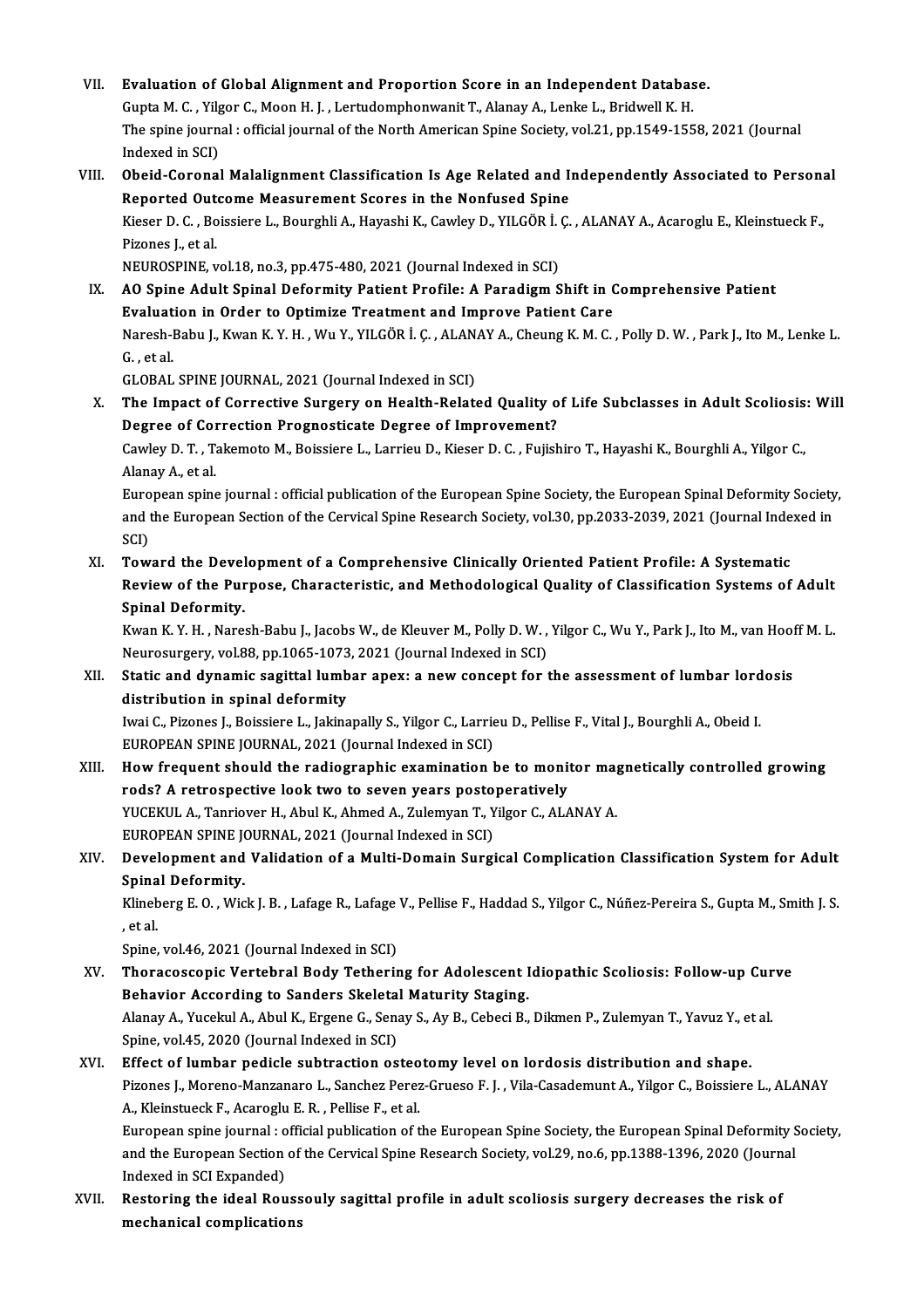Pizones J., Moreno-Manzanaro L., Sánchez Pérez-Grueso F. J. , Vila-Casademunt A., Yilgor C., Obeid I., ALANAY A.,<br>Klainatück E. Acanach: E. B. , Pollicé E. Pizones J., Moreno-Manzanaro L., Sáno<br>Kleinstück F., Acaroglu E. R. , Pellisé F.<br>FUROPEAN SPINE JOURNAL, vel 39, ne Pizones J., Moreno-Manzanaro L., Sánchez Pérez-Grueso F. J. , Vila-Casademunt A.,<br>Kleinstück F., Acaroglu E. R. , Pellisé F.<br>EUROPEAN SPINE JOURNAL, vol.29, no.1, pp.54-62, 2020 (Journal Indexed in SCI)<br>Impect of Adult Sco

### Kleinstück F., Acaroglu E. R., Pellisé F.<br>EUROPEAN SPINE JOURNAL, vol.29, no.1, pp.54-62, 2020 (Journal Indexed in<br>XVIII. Impact of Adult Scoliosis on Roussouly Sagittal Shape Classification EUROPEAN SPINE JOURNAL, vol.29, no.1, pp.54-62, 2020 (Journal Indexed in SCI)<br>I<mark>mpact of Adult Scoliosis on Roussouly Sagittal Shape Classification</mark><br>Pizones J., Martin M. B. , Perez-Grueso F. J. S. , Yilgor C., Vila-Casade Impact of Adult Scolic<br>Pizones J., Martin M. B. , J<br>Acaroglu E. R. , Pellisé F.<br>Snine vol 44 no 4 nn 37 Pizones J., Martin M. B. , Perez-Grueso F. J. S. , Yilgor C., Vila-Cas<br>Acaroglu E. R. , Pellisé F.<br>Spine, vol.44, no.4, pp.270-279, 2019 (Journal Indexed in SCI)<br>Relative polyjs version: an individualized polyjs insider Acaroglu E. R. , Pellisé F.<br>Spine, vol.44, no.4, pp.270-279, 2019 (Journal Indexed in SCI)<br>XIX. Relative pelvic version: an individualized pelvic incidence-based proportional parameter that<br>avantifies pelvis version more p

Spine, vol.44, no.4, pp.270-279, 2019 (Journal Indexed in SCI)<br>Relative pelvic version: an individualized pelvic inciden<br>quantifies pelvic version more precisely than pelvic tilt<br>VII GÖB İ.G., XAVIIZ V. Sogunmor N. Haddad Relative pelvic version: an individualized pelvic incidence-based proportional parameter that<br>quantifies pelvic version more precisely than pelvic tilt<br>YILGÖR İ. Ç. , YAVUZ Y., Sogunmez N., Haddad S., Mannion A. F. , Abul quantifies pelvic vers<br>YILGÖR İ. Ç. , YAVUZ Y., ?<br>Perez-Grueso F. J. , et al.<br>SPINE JOUPNAL , vol 19 YILGÖR İ. Ç. , YAVUZ Y., Sogunmez N., Haddad S., Mannion A. F. , Abul K., Boiss<br>Perez-Grueso F. J. , et al.<br>SPINE JOURNAL, vol.18, no.10, pp.1787-1797, 2018 (Journal Indexed in SCI)<br>Novel Nonfusion Crouth Modulating Techni Perez-Grueso F. J. , et al.<br>SPINE JOURNAL, vol.18, no.10, pp.1787-1797, 2018 (Journal Indexed in SCI)<br>XX. Novel Nonfusion Growth-Modulating Techniques for Pediatric Scoliosis

Novel Nonfusion Growth-Modulating Techniques for Pediatric Scoliosis<br>Yilgor C., Alanay A.<br>AOSPINE MASTERS SERIES, VOL 9: PEDIATRIC SPINAL DEFORMITIES, pp.53-62, 2018 (Journal Indexed in SCI)<br>Pelative lumber lerdesis and le

Yilgor C., Alanay A.

Yilgor C., Alanay A.<br>AOSPINE MASTERS SERIES, VOL 9: PEDIATRIC SPINAL DEFORMITIES, pp.53-62, 2018 (Journal Indexed in SC<br>XXI. Relative lumbar lordosis and lordosis distribution index: individualized pelvic incidence-based<br>n AOSPINE MASTERS SERIES, VOL 9: PEDIATRIC SPINAL DEFORMITIES, pp.53-62, 2018 (Journal Indexed in SCI)<br>Relative lumbar lordosis and lordosis distribution index: individualized pelvic incidence-based<br>proportional parameters t Relative lumbar lordosis and lord<br>proportional parameters that quantidence minus lumbar lordosis<br>vu COP i C. Sogunmar N. VAVUZ V proportional parameters that quantify lumbar lordosis more precisely than the concept of pelvic<br>incidence minus lumbar lordosis<br>YILGÖR İ. Ç. , Sogunmez N., YAVUZ Y., Abul K., Boissiere L., Haddad S., Obeid I., Kleinstuck F

incidence minus lum<br>YILGÖR İ. Ç. , Sogunme<br>F. J. , Acaroglu E., et al.<br>NEUDOSURCICAL EOC YILGÖR İ. Ç. , Sogunmez N., YAVUZ Y., Abul K., Boissiere L., Haddad S.,<br>F. J. , Acaroglu E., et al.<br>NEUROSURGICAL FOCUS, vol.43, no.6, 2017 (Journal Indexed in SCI)<br>Clabal Alignment and Bronestian (CAB) Seere Development

F. J. , Acaroglu E., et al.<br>NEUROSURGICAL FOCUS, vol.43, no.6, 2017 (Journal Indexed in SCI)<br>XXII. Global Alignment and Proportion (GAP) Score Development and Validation of a New Method of NEUROSURGICAL FOCUS, vol.43, no.6, 2017 (Journal Indexed in SCI)<br>Global Alignment and Proportion (GAP) Score Development and Validation of a New Method of<br>Analyzing Spinopelvic Alignment to Predict Mechanical Complications Global A<br>Analyzin<br>Surgery<br><sup>VII GÖD İ</sub></sup> Analyzing Spinopelvic Alignment to Predict Mechanical Complications After Adult Spinal Deformity<br>Surgery<br>YILGÖR İ. Ç. , Sogunmez N., Boissiere L., YAVUZ Y., Obeid I., Kleinstuck F., Perez-Grueo F. J. S. , Acaroglu E., Hadd

S<mark>urgery</mark><br>YILGÖR İ. Ç. , Sogunme<br>S., Mannion A. F. , et al.<br>JOUPNAL OE PONE AN YILGÖR İ. Ç. , Sogunmez N., Boissiere L., YAVUZ Y., Obeid I., Kleinstuck F., Perez-Grueo F. J. S. , Acaroglu E., Ha<br>S., Mannion A. F. , et al.<br>JOURNAL OF BONE AND JOINT SURGERY-AMERICAN VOLUME, vol.99, no.19, 2017 (Journal

S., Mannion A. F. , et al.<br>JOURNAL OF BONE AND JOINT SURGERY-AMERICAN VOLUME, vol.99, no.19, 2017 (Journal Indexed in SCI)<br>XXIII. Lack of improvement in health-related quality of life (HRQOL) scores 6 months after surgery JOURNAL OF BONE AND JOINT SURGERY-AMERICAN VOLUME, vol.99, no.19, 2017 (Journal Indexed in<br>Lack of improvement in health-related quality of life (HRQOL) scores 6 months after surge<br>adult spinal deformity (ASD) predicts hig Lack of improvement in health-related quality of life (HRQOL) scores 6 months after surgery for<br>adult spinal deformity (ASD) predicts high revision rate in the second postoperative year<br>Bourghli A., Boissiere L., Larrieu D adult spinal deformity (ASD) predicts high revision rate in the second postoperative year<br>Bourghli A., Boissiere L., Larrieu D., Vital J., Yilgor C., Pellisé F., Alanay A., Acaroglu E., Perez-Grueso F., Kleinstück F.,<br>et a Bourghli A., Boissiere L., Larrieu D., Vital J., Yilgor C., Pellisé F., Alanay A., Acaroglu E<br>et al.<br>European Spine Journal, vol.26, no.8, pp.2160-2166, 2017 (Journal Indexed in SCI)<br>Clobel tilt and lumber landesis index:

et al.<br>European Spine Journal, vol.26, no.8, pp.2160-2166, 2017 (Journal Indexed in SCI)<br>XXIV. Global tilt and lumbar lordosis index: two parameters correlating with health-related quality of life<br> European Spine Journal, vol.26, no.8, pp.2160-2166, 20<br>Global tilt and lumbar lordosis index: two param<br>scores—but how do they truly impact disability?<br>Boissière J., Tekemete M. Bourskli A. Vital L. Bollieé E. Global tilt and lumbar lordosis index: two parameters correlating with health-related quality<br>scores—but how do they truly impact disability?<br>Boissière L., Takemoto M., Bourghli A., Vital J., Pellisé F., Alanay A., Yilgor

scores—but how do they truly impact disability?<br>Boissière L., Takemoto M., Bourghli A., Vital J., Pellisé F., Alanay A., Yilgo<br>Kleinstück F., et al.<br>Spine Journal, vol.17, no.4, pp.480-488, 2017 (Journal Indexed in SCI) Boissière L., Takemoto M., Bourghli A., Vital J., Pellisé F., Alanay A., Yilgor C., Acaroglu E., Perez-Grueso F.J.,

# Kleinstück F., et al.<br>Spine Journal, vol.17, no.4, pp.480-488, 2017 (Journal Indexed in SCI)<br>XXV. Global tilt: a single parameter incorporating spinal and pelvic sagittal parameters and least affected<br>hy nationt positi Spine Journal, vol.17, no.4<br>Global tilt: a single par<br>by patient positioning<br>Obeid L. Beissière L. Viles Global tilt: a single parameter incorporating spinal and pelvic sagittal parameters and least affected<br>by patient positioning<br>Obeid I., Boissière L., Yilgor C., Larrieu D., Pellisé F., Alanay A., Acaroglu E., Perez-Grueso

by<br>Ob<br>al. Obeid I., Boissière L., Yilgor C., Larrieu D., Pellisé F., Alanay A., Acaroglu E., Perez-Grueso F., Kleinstück F., Vital J., et<br>al.<br>European Spine Journal, vol.25, no.11, pp.3644-3649, 2016 (Journal Indexed in SCI)

### al.<br>European Spine Journal, vol.25, no.11, pp.3644-3649, 2016 (Journal Indexed in SCI)<br>XXVI. Instrumentation Strategies in Osteoporotic Spine: How to Prevent Failure?<br>ALANAX A. Vilger C European Spine Jour<br>Instrumentation S<br>ALANAY A., Yilgor C.<br>AOSPINE MASTEDS S Instrumentation Strategies in Osteoporotic Spine: How to Prevent Failure?<br>ALANAY A., Yilgor C.<br>AOSPINE MASTERS SERIES, VOL 4: ADULT SPINAL DEFORMITIES, pp.56-67, 2015 (Journal Indexed in SCI)<br>Pediatris Convisel Spine ALANAY A., Yilgor C.<br>AOSPINE MASTERS SERIES<br>XXVII. Pediatric Cervical Spine<br>ALANAY A., Yilgor C.

# AOSPINE MASTERS<br>**Pediatric Cervical<br>ALANAY A., Yilgor C.**<br>AOSPINE MASTERS S

Pediatric Cervical Spine<br>ALANAY A., Yilgor C.<br>AOSPINE MASTERS SERIES, VOL 5: CERVICAL SPINE TRAUMA, pp.156-168, 2015 (Journal Indexed in SCI)<br>Effects of the Eusianless Instrumentation on the Disks and Easet Joints of the U

### ALANAY A., Yilgor C.<br>AOSPINE MASTERS SERIES, VOL 5: CERVICAL SPINE TRAUMA, pp.156-168, 2015 (Journal Indexed in SCI)<br>XXVIII. Effects of the Fusionless Instrumentation on the Disks and Facet Joints of the Unfused Segments: AOSPINE M<br><mark>Effects of</mark><br>Pig Model<br><sup>Dominkiran</sub></sup> Effects of the Fusionless Instrumentation on the Disks and Facet Joints of the Unfused Segments: A<br>Pig Model<br>Demirkiran G., YILGÖR İ. Ç. , AYVAZ M., KÖSEMEHMETOĞLU K., Daglioglu K., Yazici M.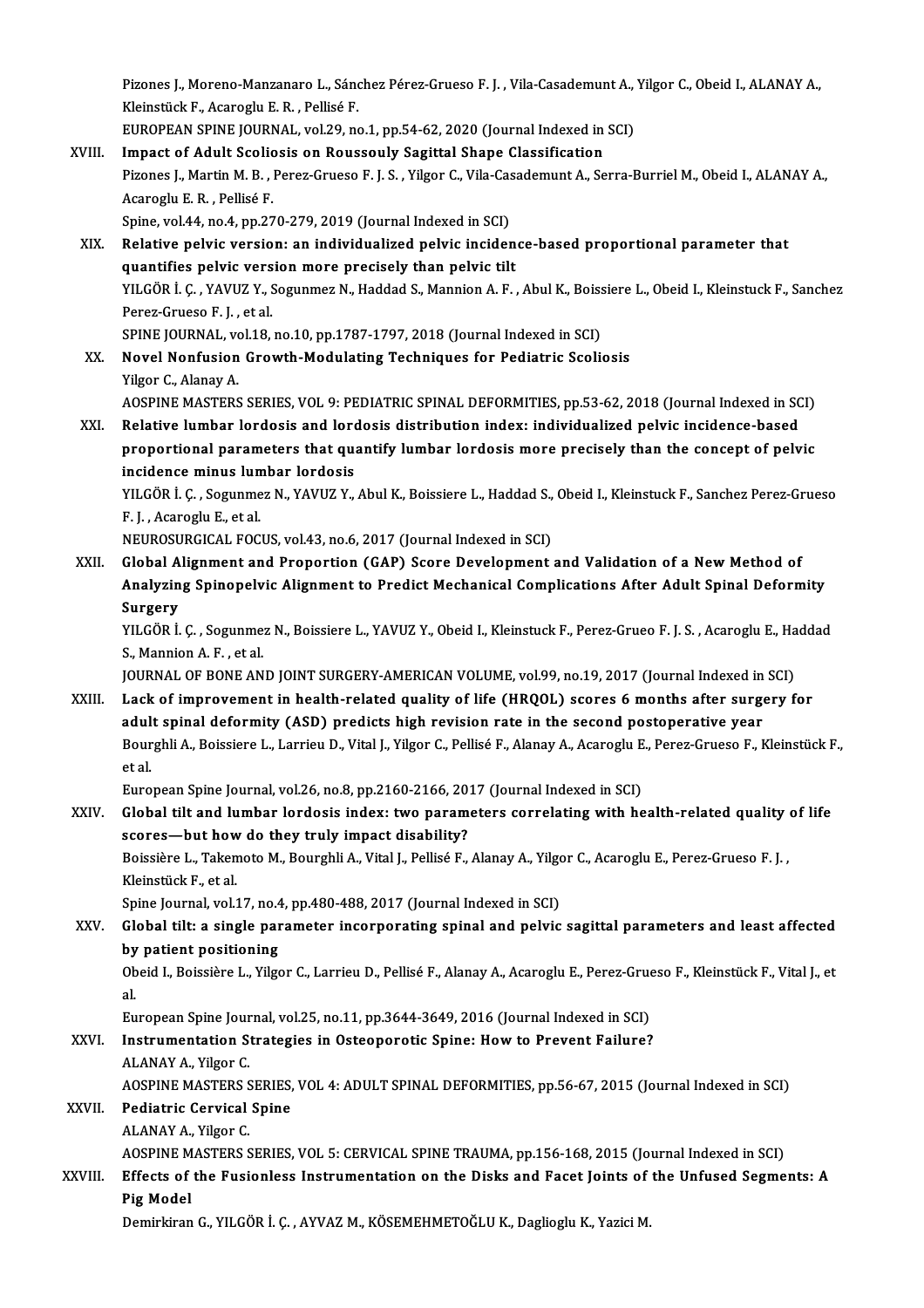JOURNAL OF PEDIATRIC ORTHOPAEDICS, vol.34, no.2, pp.185-193, 2014 (Journal Indexed in SCI)<br>Comparison of magnetic resonance imaging findings with arthroseonic findings in disc

XXIX. Comparison of magnetic resonance imaging findings with arthroscopic findings in discoid meniscus<br>YILGÖR İ. C., ATAY Ö. A., Ergen B., DORAL M. N. JOURNAL OF PEDIATRIC ORTHOPAEDICS, vol.34<br>Comparison of magnetic resonance imagin<br>YILGÖR İ. Ç. , ATAY Ö. A. , Ergen B., DORAL M. N.<br>KNEE SURCERY SPORTS TRAUMATOLOGY ARTE Comparison of magnetic resonance imaging findings with arthroscopic findings in discoid meniscus<br>YILGÖR İ. Ç. , ATAY Ö. A. , Ergen B., DORAL M. N.<br>KNEE SURGERY SPORTS TRAUMATOLOGY ARTHROSCOPY, vol.22, no.2, pp.268-273, 201

XXX. Osteotomies/spinal column resection in paediatric deformity KNEE SURGERY SPORTS TRAUN<br>Osteotomies/spinal column<br>Gokcen B., Yilgor C., ALANAY A. Osteotomies/spinal column resection in paediatric deformity<br>Gokcen B., Yilgor C., ALANAY A.<br>European Journal of Orthopaedic Surgery and Traumatology, vol.24, 2014 (Journal Indexed in SCI Expanded)<br>Eusianless Instrumentatio XXXI. Fusionless Instrumentation in Growing Spine and Adjacent Segment Problems An Experimental European Journal of Ortho<br>Fusionless Instrumenta<br>Study in Immature Pigs<br>YU CÖP İ C. DEMİPKIRAN

Fusionless Instrumentation in Growing Spine and Adjacent Segment Problems An Experimental<br>Study in Immature Pigs<br>YILGÖR İ. Ç. , DEMİRKIRAN H. G. , ARITAN S., KÖSEMEHMETOĞLU K., Daglioglu K., YILMAZ IŞIKHAN S., Yazici M.<br>SP Study in Immature Pigs<br>YILGÖR İ. Ç. , DEMİRKIRAN H. G. , ARITAN S., KÖSEMEHMETOĞLU K<br>SPINE, vol.38, no.25, pp.2156-2164, 2013 (Journal Indexed in SCI)<br>Evaluation of asstabular davalarment aftar Dega asstabula YILGÖR İ. Ç. , DEMİRKIRAN H. G. , ARITAN S., KÖSEMEHMETOĞLU K., Daglioglu K., YILMAZ IŞIKHAN S., Yazici M.<br>SPINE, vol.38, no.25, pp.2156-2164, 2013 (Journal Indexed in SCI)<br>XXXII. Evaluation of acetabular development a

SPIN<br><mark>Eval</mark><br>hip XXXII. Evaluation of acetabular development after Dega acetabuloplasty in developmental dysplasia of the<br>hip<br>Aksoy C., YILGÖR İ. Ç. , Demirkiran G., ÇAĞLAR Ö.

hip<br>Aksoy C., YILGÖR İ. Ç. , Demirkiran G., ÇAĞLAR Ö.<br>JOURNAL OF PEDIATRIC ORTHOPAEDICS-PART B, vol.22, no.2, pp.91-95, 2013 (Journal Indexed in SCI)<br>Tissue Engineering Strategies in Lisement Beseneration Aksoy C., YILGÖR İ. Ç. , Demirkiran G., ÇAĞLAR Ö.<br>JOURNAL OF PEDIATRIC ORTHOPAEDICS-PART B, vol.22, no.2, p<br>XXXIII. Tissue Engineering Strategies in Ligament Regeneration<br>VILGÖR İ. G. HURİR, HURİC

JOURNAL OF PEDIATRIC ORTI<br>Tissue Engineering Strateg<br>YILGÖR İ. Ç. , HURİ P., HURİ G.<br>STEM CELLS INTERNATIONAL Tissue Engineering Strategies in Ligament Regeneration<br>YILGÖR İ. Ç. , HURİ P., HURİ G.<br>STEM CELLS INTERNATIONAL, vol.2012, 2012 (Journal Indexed in SCI) YILGÖR İ. Ç. , HURİ P., HURİ G.<br>STEM CELLS INTERNATIONAL, vol.2012, 2012 (Journal Indexed in SCI)<br>XXXIV. Is expansion thoracoplasty a safe procedure for mobility and growth potential of the spine?<br>Sportaneous fusion after

STEM CELLS INTERNATIONAL, vol.2012, 2012 (Journal Indexed in SCI)<br>Is expansion thoracoplasty a safe procedure for mobility and growth p<br>Spontaneous fusion after multiple chest distractions in young children<br>Vilser C. Demir Is expansion thoracoplasty a safe proce<br>Spontaneous fusion after multiple chest<br>Yilgor C., Demirkiran G., AYVAZ M., YAZICI M.<br>Journal of Bediatric Orthonoedics vol 32, no b Spontaneous fusion after multiple chest distractions in young children<br>Yilgor C., Demirkiran G., AYVAZ M., YAZICI M.<br>Journal of Pediatric Orthopaedics, vol.32, no.5, pp.483-489, 2012 (Journal Indexed in SCI) Yilgor C., Demirkiran G., AYVAZ M., YAZICI M.<br>Journal of Pediatric Orthopaedics, vol.32, no.5, pp.483-489, 2012 (Journal Indexed in SCI)<br>XXXV. Simultaneous forequarter amputation and radical mastectomy for metastatic breas

Journal of Pediatric Orthopaec<br>Simultaneous forequarter<br>male patient a case report<br>AYVAZ M\_YU CÔP L C\_MEPM Simultaneous forequarter amputation and radical mastectomy for metast<br>male patient a case report<br>AYVAZ M., YILGÖR İ. Ç. , MERMERKAYA M. U. , KONAN A., SÖNMEZ E., ACAROĞLU E.<br>Journal of the Korean Surgical Society vol 91 .n male patient a case report<br>AYVAZ M., YILGÖR İ. Ç. , MERMERKAYA M. U. , KONAN A., SÖNMEZ E., ACAROĞLU E.<br>Journal of the Korean Surgical Society, vol.81, no.Suppl 1, pp.6, 2011 (Journal Indexed in SCI)

### Articles Published in Other Journals

I. Relative pelvic version displays persistent compensatory measures with normalised sagittal vertical<br>I. Relative pelvic version displays persistent compensatory measures with normalised sagittal vertical abis a distinct in other journals.<br>Relative pelvic version displays<br>axis after deformity correction. Relative pelvic version displays persistent compensatory measures with normalised sagittal vertica<br>axis after deformity correction.<br>Cawley D. T. , Boissiere L., Yilgor C., Larrieu D., Fujishiro T., Kieser D., Alanay A., Kl

axis after def<br>Cawley D. T. , E<br>Pellisé F., et al.<br>Spine defermit Cawley D. T. , Boissiere L., Yilgor C., Larrieu D., Fujishiro T., Kieser D., A<br>Pellisé F., et al.<br>Spine deformity, vol.9, pp.1449-1456, 2021 (Journal Indexed in ESCI)<br>Intreenerative neuromenitaring prestice patterns in eni

Pellisé F., et al.<br>Spine deformity, vol.9, pp.1449-1456, 2021 (Journal Indexed in ESCI)<br>II. Intraoperative neuromonitoring practice patterns in spinal deformity surgery: a global survey of the<br>Scoliesis Besearsh Sosiet Spine deformity, vol.9, pp.1449<br>Intraoperative neuromonit<br>Scoliosis Research Society.<br>Dilmon P. Halsoy M.E. Yusek Intraoperative neuromonitoring practice patterns in spinal deformity surgery: a global survey of the<br>Scoliosis Research Society.<br>Dikmen P., Halsey M. F. , Yucekul A., de Kleuver M., Hey L., Newton P. O. , Havlucu I., Zulem

Scoliosis Research Society.<br>Dikmen P., Halsey M. F. , Yucekul A., de Kleuver M., Hey L., Newton P<br>Spine deformity, vol.9, pp.315-325, 2021 (Journal Indexed in ESCI)<br>Ideal sagittal prefile restanction and ideal lumber aper Dikmen P., Halsey M. F. , Yucekul A., de Kleuver M., Hey L., Newton P. O. , Havlucu I., Zulemyan T., Yilgor C., Alanay A.<br>Spine deformity, vol.9, pp.315-325, 2021 (Journal Indexed in ESCI)<br>III. Ideal sagittal profile resto

- Spine deformity, vol.9, pp.315-325, 2021 (Journal Indexed in ESCI)<br>Ideal sagittal profile restoration and ideal lumbar apex posi<br>postoperative mechanical complications after a lumbar PSO.<br>Pirones L. Perez Crusse E.L.S., Mo Ideal sagittal profile restoration and ideal lumbar apex positioning play an important role in<br>postoperative mechanical complications after a lumbar PSO.<br>Pizones J., Perez-Grueso F. J. S. , Moreno-Manzanaro L., Vila-Casade postoperative mechanical complications after a lumbar PSO.<br>Pizones J., Perez-Grueso F. J. S. , Moreno-Manzanaro L., Vila-Casadem<br>N., Sánchez-Márquez J. M. , Talavera G., Kleinstück F., et al.<br>Spine deformity, vol.8, pp.491 Pizones J., Perez-Grueso F. J. S. , Moreno-Manzanaro L., Vila-Casader<br>N., Sánchez-Márquez J. M. , Talavera G., Kleinstück F., et al.<br>Spine deformity, vol.8, pp.491-498, 2020 (Journal Indexed in ESCI)<br>The effect of increasi N., Sánchez-Márquez J. M. , Talavera G., Kleinstück F., et al.<br>Spine deformity, vol.8, pp.491-498, 2020 (Journal Indexed in ESCI)<br>IV. The effect of increasing body mass index on the pain and function of patients with adult
- Spine deform<br>**The effect**<br>**deformity.**<br>*Vigger* D. C. The effect of increasing body mass index on the pain and function of patients with adult spine<br>deformity.<br>Kieser D. C. , Wyatt M. C. , Boissiere L., Hayashi K., Cawley D. T. , Yilgor C., Larrieu D., Fujishiro T., Alanay A.

deformity.<br>Kieser D. C. , Wya<br>Acaroglu E., et al. Kieser D. C., Wyatt M. C., Boissiere L., Hayashi K., Cawley D. T., Yilgor C., Larrieu D., Fujishiro T., Alanay A.,

Journal of spine surgery (Hong Kong), vol.5, pp.535-540, 2019 (Refereed Journals of Other Institutions)

V. TEAM APPROACH: CONTEMPORARY TREATMENT OF CONGENITAL SCOLIOSIS<br>Karaarslan U. C., Gurel I. E., Yucekul A., DEMIRKIRAN H. G., Samdani A., Yilgor C., ALANAY A.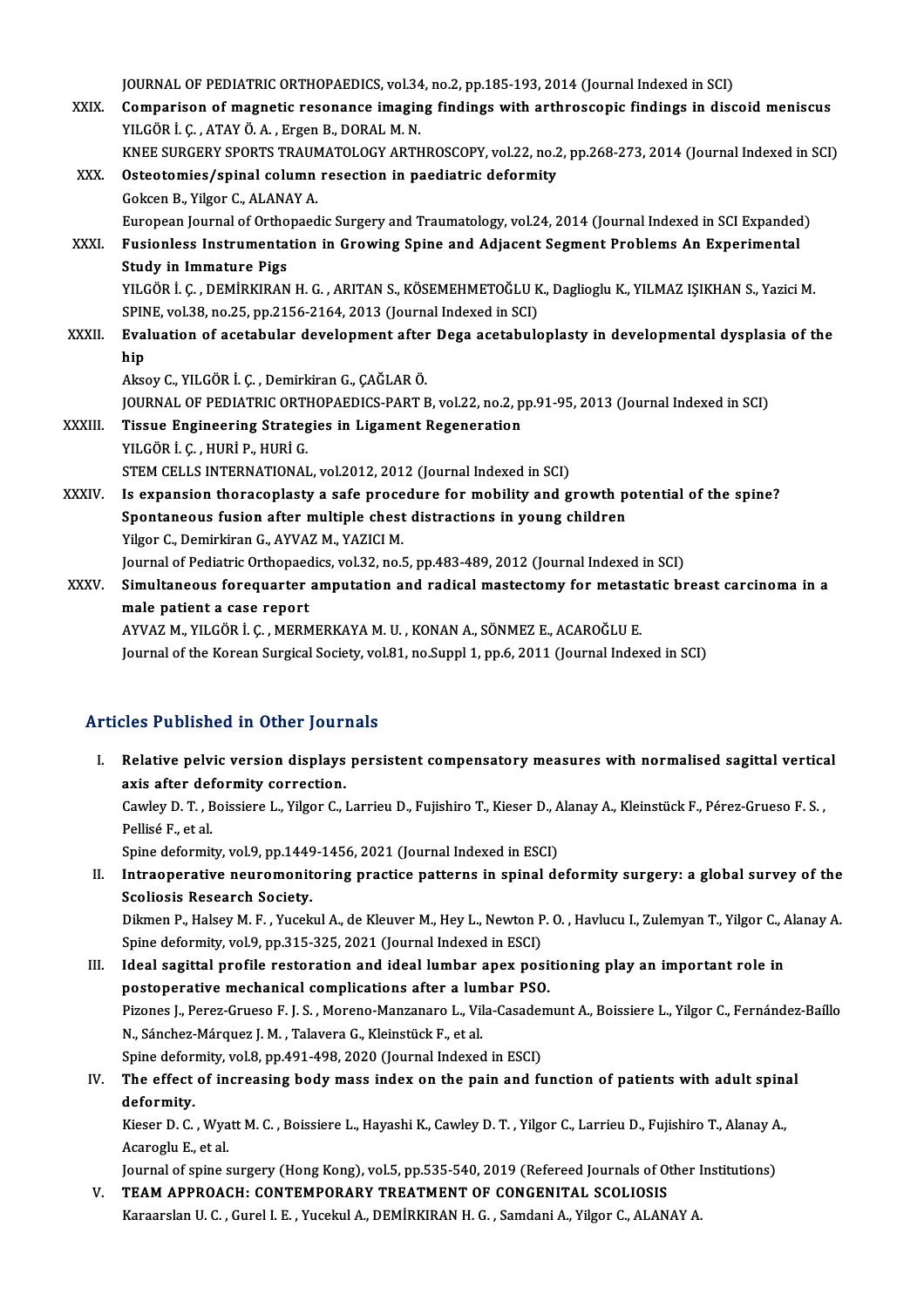JBJS REVIEWS, vol.7, no.10, 2019 (Journal Indexed in ESCI)

VI. Validation of a Simplified SRS-Schwab Classification Using a Sagittal Modifier JBJS REVIEWS, vol.7, no.10, 2019 (Journal Indexed in ESCI)<br>Validation of a Simplified SRS-Schwab Classification Using a Sagittal Modifier<br>Kieser D., Boissiere L., Cawley D., Larrieu D., Yilgor C., Takemoto M., Yoshida G., **Validat<br>Kieser I<br>F., et al.<br>Spine D** Kieser D., Boissiere L., Cawley D., Larrieu D., Yilgor C., Takemoto M., Yoshi<br>F., et al.<br>Spine Deformity, vol.7, no.3, pp.467-471, 2019 (Journal Indexed in ESCI)<br>Metal ion release during growth friendly instrumentation for

Spine Deformity, vol.7, no.3, pp.467-471, 2019 (Journal Indexed in ESCI)

F., et al.<br>Spine Deformity, vol.7, no.3, pp.467-471, 2019 (Journal Indexed in ESCI)<br>VII. Metal ion release during growth-friendly instrumentation for early onset scoliosis: A Preliminary<br>Study

YILGÖR İ. Ç., Efendiyev A., Akbıyık F., DEMİRKIRAN H. G., ŞENKÖYLÜ A., ALANAY A., YAZICI M. Spine Deformity, vol.6, no.1, pp.48-53, 2018 (Refereed Journals of Other Institutions)

VILGÖR İ. Ç. , Efendiyev A., Akbıyık F., DEMİRKIRAN H. G. , ŞENKÖYLÜ A., ALANAY A., YAZICI M.<br>Spine Deformity, vol.6, no.1, pp.48-53, 2018 (Refereed Journals of Other Institutions)<br>VIII. Adult spinal deformity surgery unde Spine Deformity, vol.6, no.1, pp.48-53, 2018 (Refereed Journals of Other Institutions)<br>Adult spinal deformity surgery understanding the true impact on specific activities of daily living<br>Kieser D., BoissiÈRe L., Ghailane S **Adult spinal defo<br>Kieser D., BoissiÈRe<br>KleinstÜCk F., et al.<br>Journal Modisal Lib** Kieser D., BoissiÈRe L., Ghailane S., Larrieu D., Bourghli A., Yilgor C., ALANAY A., Pelissé F., Sanchez<br>KleinstÜCk F., et al.<br>Journal Medical Libanais, vol.66, no.4, pp.193-196, 2018 (Refereed Journals of Other Institutio

### KleinstÜCk F., et al.<br>Journal Medical Libanais, vol.66, no.4, pp.193-196, 2018 (Refereed Journals of Other Institutions)<br>IX. Effect of Using Staples on Early Functional and Surgical Outcomes in Anterior Vertebral Body<br>Teth Journal Med<br><mark>Effect of U</mark><br>Tethering<br>YU CÖP İ C Effect of U:<br>Tethering<br>YILGÖR İ. Ç.<br>Ersetereni ı Tethering<br>YILGÖR İ. Ç.<br>Ergoterapi ve Rehabilitasyon Dergisi, vol.5, no.3, pp.1-10, 2017 (Other Refereed National Journals)

X. Masif rotator manşet yırtıkları Doral M.M., Utku B., YILGÖR İ.Ç. TOTBID Dergisi, vol.12, no.4, pp.360-365, 2013 (National Non-Refereed Journal)

### Books&Book Chapters

# ooks & Book Chapters<br>I. Pediatric Spinal Infections (Adult)<br>Alanay A. Vilgar L.C Alanay A., Yilgör I.<br>Container Spinal In<br>Alanay A., Yilgör I. Ç.

Pediatric Spinal Infections (Adult)<br>Alanay A., Yilgör I. Ç.<br>in: The Growing Spine: Management of Spinal Disorders in Young Children, Behrooz A. Akbarnia,George H.<br>Thempson Muhamam Varisi Bon El Hayany, Editor, Springer Nat Alanay A., Yilgör I. Ç.<br>in: The Growing Spine: Management of Spinal Disorders in Young Children, Behrooz A. Akbaı<br>Thompson,Muharrem Yazici,Ron El-Hawary, Editor, Springer Nature, Zug, pp.431-438, 2022<br>Snine surgery Thompson, Muharrem Yazici, Ron El-Hawary, Editor, Springer Nature, Zug, pp.431-438, 2022<br>II. Spine surgery

Yılgör İ.Ç. Spine surgery<br>Yılgör İ. Ç.<br>Springer-Verlag , Zug, 2019<br>Prenniagentian Aftar Spii

III. Proprioception After Spine Injury and Surgery<br>Alanay A., Yilgör I. C. Springer-Verlag , Zug<br><mark>Proprioception Af</mark><br>Alanay A., Yilgör I. Ç.<br>in: Proprioception in

in: Proprioception in Orthopaedics, Sports Medicine and Rehabilitation, Defne Kaya,Baran Yosmaoğlu,Mahmut Alanay A., Yilgör I. Ç.<br>in: Proprioception in Orthopaedics, Sports Medicine and Re<br>Nedim Doral, Editor, Springer Nature, Zug, pp.65-72, 2018<br>Nevel Nen, Eugion Gneuth, Medulation Techniques fo Nedim Doral, Editor,<br>Novel Non-Fusion<br>Alanay A., Yilgör I. Ç.<br>in: AOSpine Masters

## IV. Novel Non-Fusion Growth-Modulation Techniques for Pediatric Scoliosis<br>Alanay A., Yilgör I. C.

in: AOSpine Masters Series, Volume 9: Pediatric Spinal Deformities, Luiz Roberto Vialle, Sigurd H. Berven, Marinus Alanay A., Yilgör I. Ç.<br>in: AOSpine Masters Series, Volume 9: Pediatric Spinal Deform<br>de Kleuver, Editor, Thieme (U.S) , New York, pp.53-62, 2017<br>Pediatris Corvicel Spine de Kleuver, Editor, T.<br>Pediatric Cervical<br>Alanay A., Yilgör I. Ç.<br>in: AQSpine Mesters

- V. Pediatric Cervical Spine
	-

Pediatric Cervical Spine<br>Alanay A., Yilgör I. Ç.<br>in: AOSpine Masters Series, Volume 5: Cervical Spine Trauma, Luiz Roberto Vialle,F. Cumhur Oner,Alexander R.<br>Vessare, Editer, Thiame (U.S.), Nau Verk, pp.156,169,2015 Alanay A., Yilgör I. Ç.<br>in: AOSpine Masters Series, Volume 5: Cervical Spine Trauma<br>Vaccaro, Editor, Thieme (U.S) , New York, pp.156-168, 2015<br>Instrumentation Strategies in Osteonoretis Spine: Ho in: AOSpine Masters Series, Volume 5: Cervical Spine Trauma, Luiz Roberto Vialle,F. C<br>Vaccaro, Editor, Thieme (U.S) , New York, pp.156-168, 2015<br>VI. Instrumentation Strategies in Osteoporotic Spine: How to Prevent Failure?

# Vaccaro, Editor, Thie<br>Instrumentation S<br>Alanay A., Yilgör I. Ç.<br>in: AOSnine Mester S

Instrumentation Strategies in Osteoporotic Spine: How to Prevent Failure?<br>Alanay A., Yilgör I. Ç.<br>in: AOSpine Master Series, Vol. 4: Adult Spinal Deformities, Luiz Roberto Vialle,Kenneth M. C. Cheung,Lawrence G.<br>Lanke Edit Alanay A., Yilgör I. Ç.<br>in: AOSpine Master Series, Vol. 4: Adult Spinal Deformiti<br>Lenke, Editor, Thieme (U.S) , New York, pp.56-67, 2015

# Lenke, Editor, Thieme (U.S) , New York, pp.56-67, 2015<br>Refereed Congress / Symposium Publications in Proceedings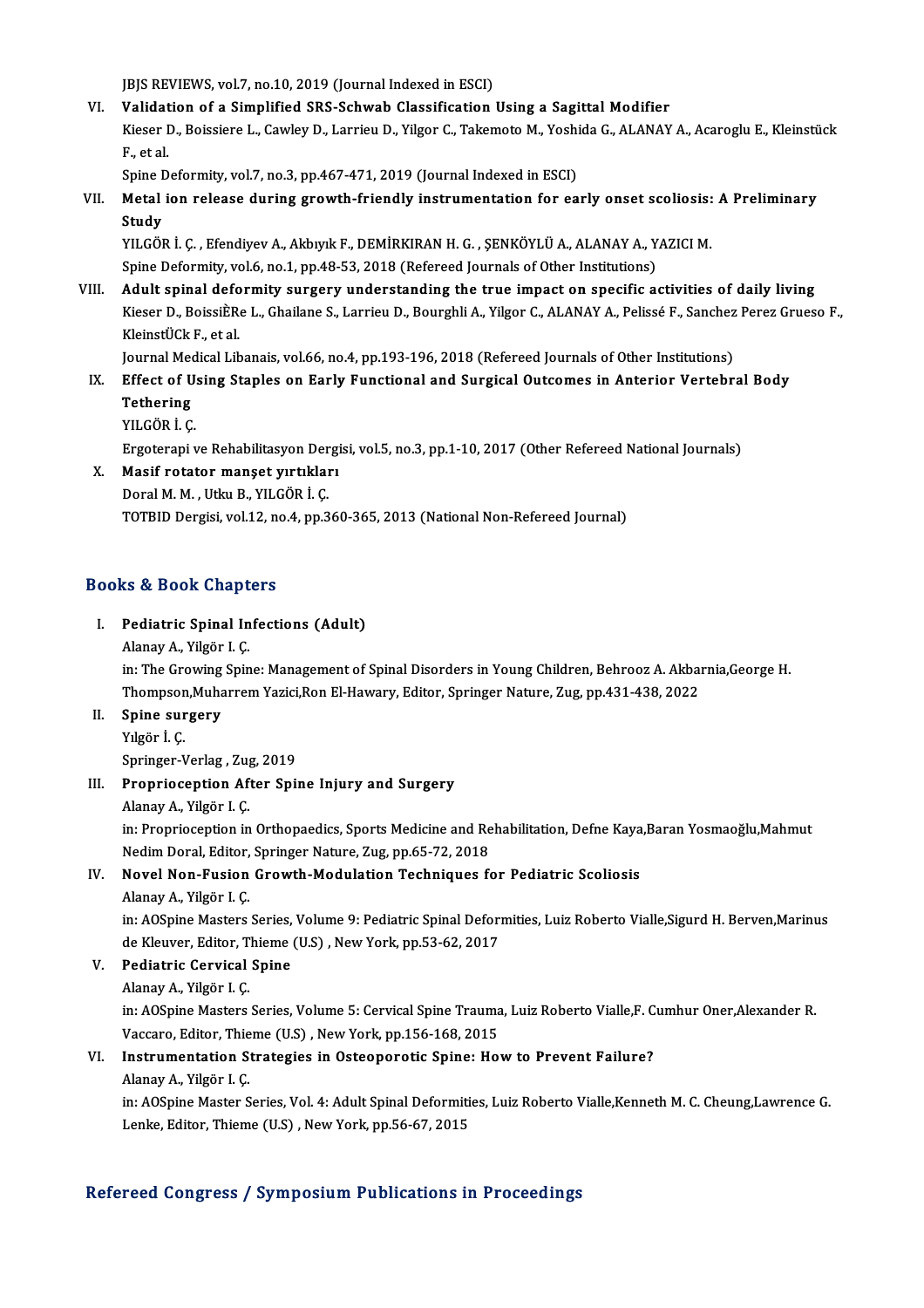I. Avrupa erişkin omurga deformite hastalarının analjezik ve opioid ilaç kullanım profili: En az 5 yıl<br>takin salısması **Avrupa erişkin<br>takip çalışması**<br>Yılgön İ.G. Yüsel Avrupa erişkin omurga deformite hastalarının analjezik ve opioid ilaç kullanım profili: En az 5 yıl<br>takip çalışması<br>Yılgör İ. Ç. , Yücekul A., Zulemyan T., Yavuz Y., Boissiere L., Obeıd I., Pizones J., Kleinstueck F., Pere takip çalışması<br>Yılgör İ. Ç. , Yücekul A., Zulemyan T., Yavuz Y., Boissiere L., Obeıd I., Pizones J., Kleinstueck F., Perez-Grueso F. J. S. ,<br>Pellisé F.. et al. Yılgör İ. Ç. , Yücekul A., Zulemyan T., Yavuz Y., Boissiere L., Obeıd I., Pizones J., Kleinstueck F., Perez-Gru<br>Pellisé F., et al.<br>30. Ulusal Türk Ortopedi ve Travmatoloji Kongresi, Antalya, Turkey, 09 November 2021, vol.5 II. Erişkin omurga deformitesi ameliyatı ile çalışma hayatı, hastalık izni, işe dönüş ve erken emeklilik arasındaki ilişki: En az 5 yıl takip çalışması 30. Ulusal Türk Ortopedi ve Travmatoloji Kongre<br>Erişkin omurga deformitesi ameliyatı ile ça<br>arasındaki ilişki: En az 5 yıl takip çalışması<br>vu çöp i.c., vüçekun A. Zulamyan T. YAVUZ v Erişkin omurga deformitesi ameliyatı ile çalışma hayatı, hastalık izni, işe dönüş ve erken emeklilik<br>arasındaki ilişki: En az 5 yıl takip çalışması<br>YILGÖR İ. Ç. , YÜCEKUL A., Zulemyan T., YAVUZ Y., pizones j., OBEID I., Kl <mark>arasındak</mark>:<br>YILGÖR İ. Ç<br>ALANAY A.<br>20 Ulucal T YILGÖR İ. Ç. , YÜCEKUL A., Zulemyan T., YAVUZ Y., pizones j., OBEID I., Kleinstueck F., Perez-Grueso F. J.<br>ALANAY A.<br>30. Ulusal Türk Ortopedi ve Travmatoloji Kongresi, Antalya, Turkey, 09 November 2021, vol.55, pp.72<br>TAMAM ALANAY A.<br>30. Ulusal Türk Ortopedi ve Travmatoloji Kongresi, Antalya, Turkey, 09 November 2021, vol.55, pp.72<br>III. TAMAMLAYICI GÖRÜNTÜLEME YÖNTEMİ: RASTERSTEREOGRAFİNİN KULLANILABİLİRLİĞİ VE<br>PADYOCRAFİ İLE VALİDASYONU 30. Ulusal Türk Ortopedi ve Travmatoloji Kongresi, Antalya, Turkey, 09 November 2021, vol.55, pp.72<br>TAMAMLAYICI GÖRÜNTÜLEME YÖNTEMİ: RASTERSTEREOGRAFİNİN KULLANILABİLİRLİĞİ<br>RADYOGRAFİ İLE VALİDASYONU<br>Alanay A., Yılgör İ. Ç TAMAMLAYICI GÖRÜNTÜLEME YÖNTEMİ: R<br>RADYOGRAFİ İLE VALİDASYONU<br>Alanay A., Yılgör İ. Ç. , Yucekul A., Bayramoğlu M.<br><sup>20. Hlugal Türk Ortopedi ve Traymatalaji Kongre</sup> RADYOGRAFİ İLE VALİDASYONU<br>Alanay A., Yılgör İ. Ç. , Yucekul A., Bayramoğlu M.<br>30. Ulusal Türk Ortopedi ve Travmatoloji Kongresi, Antalya, Turkey, 9 - 14 November 2021<br>TORAKOSKORİK RANT İLE GERDİRME (VRT) AMELİYATININ 2 İL IV. TORAKOSKOPİK BANT İLE GERDİRME (VBT) AMELİYATININ 2 İLA 5 YILLIK TAKİP SONUÇLARI: TEK 30. Ulusal Türk Ortopedi ve<br>TORAKOSKOPİK BANT İL<br>CERRAHA AİT DENEYİM<br>Alanay A. Yılgân İ. G. Yusalı Alanay A., Yılgör İ. Ç. , Yucekul A., Senay S., Yalinay Dikmen P., Ergene G. 30.UlusalTürkOrtopediveTravmatolojiKongresi,Antalya,Turkey,9 -14November 2021 Alanay A., Yılgör İ. Ç. , Yucekul A., Senay S., Yalinay Dikmen P., Ergene G.<br>30. Ulusal Türk Ortopedi ve Travmatoloji Kongresi, Antalya, Turkey, 9 - 14 November 2021<br>7. TORAKOSKOPİK BANT İLE GERDİRME (VBT) AMELİYATI AKCİĞE 30. Ulusal Türk<br>TORAKOSKOF<br>ARTIRIR MI? TORAKOSKOPİK BANT İLE GERDİRME (VBT) A<br>ARTIRIR MI?<br>Alanay A., Yılgör İ. Ç. , Yucekul A., Ergene G., Senay S.<br>20. Ulucal Türk Ortopedi ve Traumateleji Kongresi, A 4 ATIRIR MI?<br>30. Janay A., Yılgör İ. Ç. , Yucekul A., Ergene G., Senay S.<br>30. Ulusal Türk Ortopedi ve Travmatoloji Kongresi, Antalya, Turkey, 9 - 14 November 2021 Alanay A., Yılgör İ. Ç. , Yucekul A., Ergene G., Senay S.<br>30. Ulusal Türk Ortopedi ve Travmatoloji Kongresi, Antalya, Turkey, 9 - 14 November 2021<br>1. ERİŞKİN OMURGA DEFORMİTESİ AMELİYATI İLE ÇALIŞMA HAYATI, HASTALIK İZNİ, 30. Ulusal Türk Ortopedi ve Travmatoloji Kongresi, Antalya, Turkey, 9 - 14 Nover<br>ERİŞKİN OMURGA DEFORMİTESİ AMELİYATI İLE ÇALIŞMA HAYATI, HAS<br>ERKEN EMEKLİLİK ARASINDAKİ İLİŞKİ: EN AZ 5 YIL TAKİP ÇALIŞMASI<br>Alanay A. Yılgör ERİŞKİN OMURGA DEFORMİT<br>ERKEN EMEKLİLİK ARASIND<br>Alanay A., Yılgör İ. Ç. , Yucekul A.<br>20 Hlucel Türk Ortonodi ve Trav ERKEN EMEKLİLİK ARASINDAKİ İLİŞKİ: EN AZ 5 YIL TAKİP ÇALIŞMASI<br>Alanay A., Yılgör İ. Ç. , Yucekul A.<br>30. Ulusal Türk Ortopedi ve Travmatoloji Kongresi, Antalya, Turkey, 9 - 14 November 2021<br>PANT İLE CEPDİRME VÖNTEMİ (YPT) D Alanay A., Yılgör İ. Ç. , Yucekul A.<br>30. Ulusal Türk Ortopedi ve Travmatoloji Kongresi, Antalya, Turkey, 9 - 14 November 2021<br>VII. BANT İLE GERDİRME YÖNTEMİ (VBT) DİSK VE FASET EKLEM DEJENERASYONUNA SEBEP OLUR MU?<br>EN A 30. Ulusal Türk Ortopedi ve Travmatoloji K<br>BANT İLE GERDİRME YÖNTEMİ (VBT)<br>EN AZ 2-YIL TAKİPLİ MRI ÇALIŞMASI<br>Alanav A. Yılgön İ.G. Yusalnıl A. Ergene G BANT İLE GERDİRME YÖNTEMİ (VBT) DİSK VE FASET EKLEM DEJENERASY<br>EN AZ 2-YIL TAKİPLİ MRI ÇALIŞMASI<br>Alanay A., Yılgör İ. Ç. , Yucekul A., Ergene G., Senay S., Karaarslan E., Yalinay Dikmen P.<br>20 Ulugal Türk Ortopedi ve Trayma EN AZ 2-YIL TAKİPLİ MRI ÇALIŞMASI<br>Alanay A., Yılgör İ. Ç. , Yucekul A., Ergene G., Senay S., Karaarslan E., Yalinay Dikmen P.<br>30. Ulusal Türk Ortopedi ve Travmatoloji Kongresi, Antalya, Turkey, 9 - 14 November 2021<br>Belatio 30. Ulusal Türk Ortopedi ve Travmatoloji Kongresi, Antalya, Turkey, 9 - 14 November 2021<br>VIII. Relationship between adult spinal deformity surgery and employment, sick leaves, return to work and early retirement: Minimum 5 years follow-up study Relationship between adult spinal deformity surgery and employment, sick leave<br>and early retirement: Minimum 5 years follow-up study<br>YÜCEKUL A., YILGÖR İ. Ç. , Zulemyan T., Yavuz Y., Perez-Grueso F. J. S. , Pellisé F., ALA and early retirement: Minimum 5 years follow-up study<br>YÜCEKUL A., YILGÖR İ. Ç. , Zulemyan T., Yavuz Y., Perez-Grueso F. J. S<br>EUROSPINE 2021, Vienna, Austria, 6 - 08 October 2021, vol.1, pp.97<br>PEHAVIOR OF 308 UPPER THORACIC YÜCEKUL A., YILGÖR İ. Ç. , Zulemyan T., Yavuz Y., Perez-Grueso F. J. S. , Pellisé F., ALANAY A.<br>EUROSPINE 2021, Vienna, Austria, 6 - 08 October 2021, vol.1, pp.97<br>IX. BEHAVIOR OF 30º UPPER THORACIC CURVES AFTER THORACOSCOP EUROSPINE 2021, Vienna, Austria, 6 - 08 Octob<br>BEHAVIOR OF 30º UPPER THORACIC CUR<br>CURVES: A MATCHED COHORT ANALYSIS CURVES: A MATCHED COHORT ANALYSIS<br>Alanay A., Yucekul A., Yılgör I. Ç. , Ergene G., Senay S., Yalinay Dikmen P. Eurospine, Vienna, Austria, 6 - 08 October 2021 X. Is thoracoscopic VBT a pulmonary function declining or improving surgery? Yılgör İ.Ç. ,AkpunarliB.,YücekulA.,AbulK.,KındanP.,ErgeneG.,Senay S.,ZulemyanT.,YavuzY.,AlanayA. Is thoracoscopic VBT a pulmonary function declining or impressing that the Vilgör I. C., Akpunarli B., Yücekul A., Abul K., Kindan P., Ergene G., Senand C. EUROSPINE 2021, Vienna, Austria, 6 - 08 October 2021, vol.1, pp.11 Yılgör İ. Ç. , Akpunarli B., Yücekul A., Abul K., Kından P., Ergene G., Senay S., Zulemyan T., Yavuz Y., Alanay A.<br>EUROSPINE 2021, Vienna, Austria, 6 - 08 October 2021, vol.1, pp.110<br>XI. Analgesic and opioid medication pro EUROSPINE 2021, Vienna<br>Analgesic and opioid n<br>years follow-up study<br><sup>Vilgën I. C.</sup> <sup>Vüqqlul A. 7</sup>. Analgesic and opioid medication profile of european adult spinal deformity patients: Minimum 5<br>years follow-up study<br>Yılgör İ. Ç. , Yücekul A., Zulemyan T., Yavuz Y., Bourghli A., Boissiere L., Obeıd I., Pizones J., Kleins years follow-up study<br>Yılgör İ. Ç. , Yücekul A., Zu<br>Grueso F. I. S. , et al. Yılgör İ. C., Yücekul A., Zulemyan T., Yavuz Y., Bourghli A., Boissiere L., Obeid I., Pizones J., Kleinstueck F., Perez-Grueso F. J. S. , et al.<br>EUROSPINE 2021, Vienna, Austria, 6 - 08 October 2021, vol.1, pp.27<br>XII. Does vertebral body tethering cause disc and facet joint degeneration? An MRI study with minimum<br>2 veers fellow up EUROSPINE 2021, Vienna, Austria, 6 - 08 October 2021, vol.1, pp.27<br>Does vertebral body tethering cause disc and facet joint degeneration? An MRI study with minimum<br>2-years follow-up<br>Yücekul A., Akpunarli B., Durbas A., Zul Does vertebral body tethering cause disc and facet joint degeneration? An MRI study with minimum<br>2-years follow-up<br>Yücekul A., Akpunarli B., Durbas A., Zulemyan T., Havlucu I., Ergene G., Senay S., Yalınay Dikmen P., Turgu 2-years follow-up<br>Yücekul A., Akpunarl<br>Karaarslan E., et al. EUROSPINE 2021, Vienna, Austria, 6 - 08 October 2021, vol.1, pp.81-82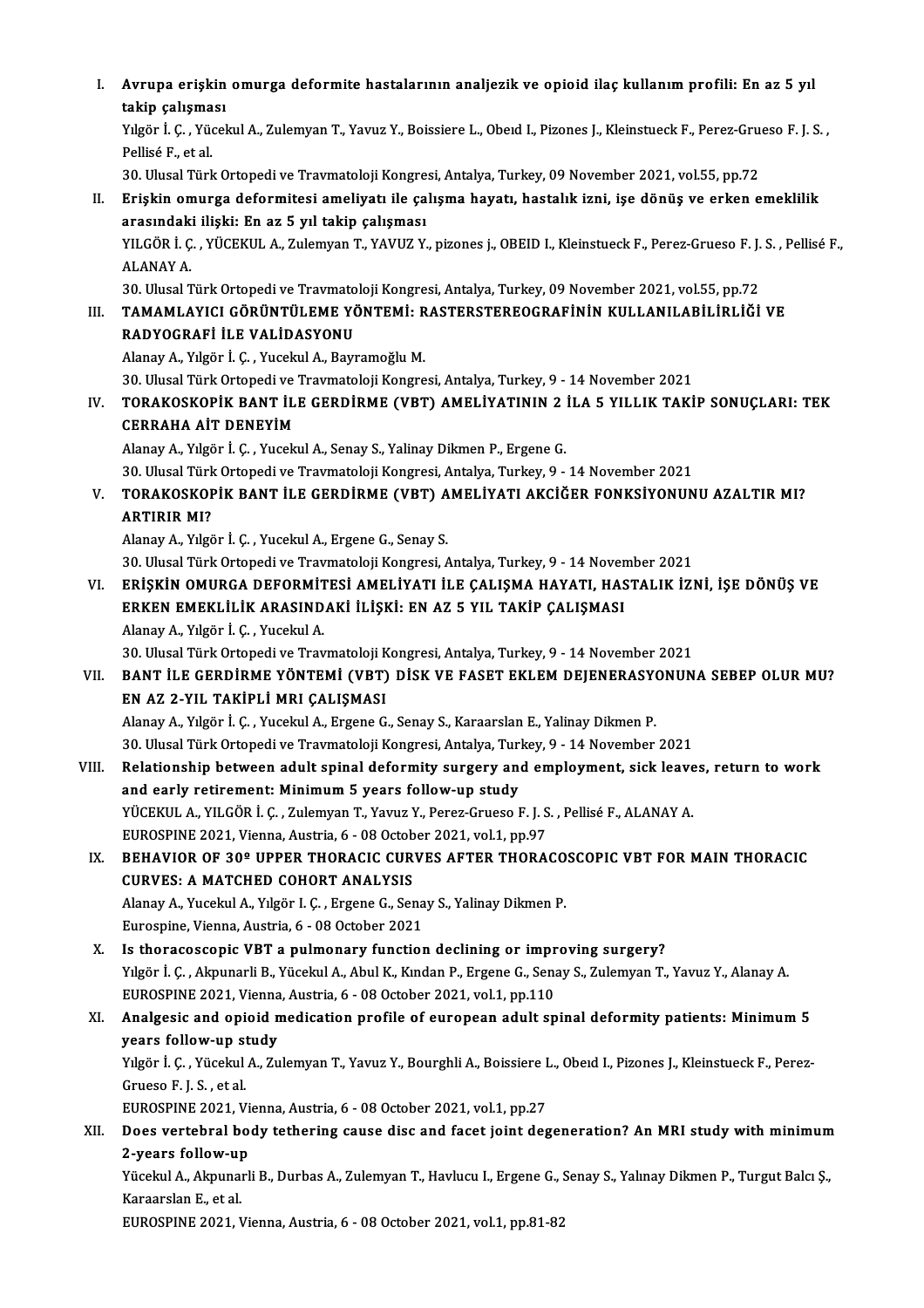- XIII. A Novel Growth Modulation Scale To Predict Curve Behavior After Vertebral Body Tethering<br>Vicevul A Gural LE, Karaman L Demirsi M N. Haylusu L Zulamyan T, VAVUZ V, VU CÖR L.G. ALANA A Novel Growth Modulation Scale To Predict Curve Behavior After Vertebral Body Tethering<br>YÜCEKUL A., Gurel I. E. , Karaman İ., Demirci M. N. , Havlucu I., Zulemyan T., YAVUZ Y., YILGÖR İ. Ç. , ALANAY A.<br>FUROSPINE 2021 Vien A Novel Growth Modulation Scale To Predict Curv<br>YÜCEKUL A., Gurel I. E. , Karaman İ., Demirci M. N. , Havl<br>EUROSPINE 2021, Vienna, Austria, 6 - 08 October 2021<br>A NOVEL GROWTH MODIU ATION SCALE TO PRED YÜCEKUL A., Gurel I. E. , Karaman İ., Demirci M. N. , Havlucu I., Zulemyan T., YAVUZ Y., YILGÖR İ. Ç. , ALANAY A.<br>EUROSPINE 2021, Vienna, Austria, 6 - 08 October 2021<br>XIV. A NOVEL GROWTH MODULATION SCALE TO PREDICT CUR EUROSPINE 2021. Vienna. Austria. 6 - 08 October 2021
- AlanayA.,Yılgör İ.Ç. ,YucekulA. TETHERING<br>Alanay A., Yılgör İ. Ç. , Yucekul A.<br>Eurospine, Vienna, Austria, 6 - 08 October 2021<br>IS VPT SAEE AND EEEECTIVE EOR 608 MAI XV. IS VBT SAFE AND EFFECTIVE FOR 60º MAIN THORACIC CURVES? A MATCHED COHORT ANALYSIS<br>Alanay A., Yılgör İ. C. Eurospine, Vienna, A<br>**IS VBT SAFE AND**<br>Alanay A., Yılgör İ. Ç.<br>Eurospine Vienna, A Eurospine, Vienna, Austria, 6 - 08 October 2021 Alanay A., Yılgör İ. Ç.<br>Eurospine, Vienna, Austria, 6 - 08 October 2021<br>XVI. RELATIONSHIP BETWEEN ADULT SPINAL DEFORMITY SURGERY AND EMPLOYMENT, SICK LEAVES,<br>RETURN TO WORK AND FARI V RETIREMENT, MINIMUM E VEARS FOLLOW UR Eurospine, Vienna, Austria, 6 - 08 October 2021<br>RELATIONSHIP BETWEEN ADULT SPINAL DEFORMITY SURGERY AND EMPLOYMENT, S<br>RETURN TO WORK AND EARLY RETIREMENT: MINIMUM 5 YEARS FOLLOW-UP STUDY<br>Alanay A. Yulgën I. C RETURN TO WORK AND EARLY RETIREMENT: MINIMUM 5 YEARS FOLLOW-UP STUDY Alanay A., Yılgör İ. Ç. Eurospine, Vienna, Austria, 6 - 08 October 2021 XVII. Two to five years follow up results after thoracoscopic VBT: a single surgeon's experience Eurospine, Vienna, Austria, 6 - 08 October 2021<br>**Two to five years follow up results after thoracoscopic VBT: a single surgeon's experience<br>ALANAY A., YÜCEKUL A., ABUL K., KARAMAN B. İ. , Durbas A., Zulemyan T., ERGENE G., Two to five years follov<br>ALANAY A., YÜCEKUL A., A<br>YALINAY DİKMEN P., et al.**<br>North American Snine Soci ALANAY A., YÜCEKUL A., ABUL K., KARAMAN B. İ. , Durbas A., Zulemyan T., ERGENE G., Senay S., TURGUT BALCI Ş.,<br>YALINAY DİKMEN P., et al.<br>North American Spine Society 36th Annual Meeting, Boston - Hybrid, United States Of Am YALINAY DİKMEN P., et al.<br>North American Spine Society 36th Annual Meeting, Boston - Hybrid, United States Of America, 29 September - 02<br>October 2021, vol.21, pp.86-87 North American Spine Society 36th Annual Meeting, Boston - Hybrid, United States Of America, 29 September<br>October 2021, vol.21, pp.86-87<br>XVIII. The Use of D-Waves as a Prognostic Tool after Signal Loss in Complex Spinal De October 2021, vol.21, pp.86-87<br>The Use of D-Waves as a Prognostic Tool after Signal Loss in Complex Spinal Deformity Surgery<br>Oztosun G., YÜCEKUL A., Havlucu I., Zulemyan T., YILGÖR İ. Ç. , Aydinlar E. I. , ALANAY A., YALIN The Use of D-Waves as a Prognostic Tool after Signal Loss in Complex Spinal Deformity Surge<br>Oztosun G., YÜCEKUL A., Havlucu I., Zulemyan T., YILGÖR İ. Ç. , Aydinlar E. I. , ALANAY A., YALINAY DİKMEN<br>SRS 56th Annual Meeting Oztosun G., YÜCEKUL A., Havlucu I., Zulemyan T., YILGÖR İ. Ç. , Aydinlar E. I. , ALANAY A., YALINAY DİKMEN P.<br>SRS 56th Annual Meeting - Scoliosis Research Society, Missouri- Hybrid, United States Of America, 22 - 25<br>Septem SRS 56th Annual Meeting - Scoliosis Research Society, Missouri- Hybrid, United States Of America, 22 - 25<br>September 2021, pp.79-80<br>XIX. Pulmonary Function in Idiopathic Scoliosis after Fusion and Non-Fusion Surgeries: A Ma September 2021, p<br>Pulmonary Func<br>Cohort Analysis<br>Alanay A. Vilgën İ. Pulmonary Function<br>Cohort Analysis<br>Alanay A., Yılgör İ. Ç.<br>SPS Annuel Mesting Cohort Analysis<br>Alanay A., Yılgör İ. Ç.<br>SRS Annual Meeting, Missouri, United States Of America, 21 - 25 September 2021 XX. Is Thoracoscopic VBT a Pulmonary Function Declining or Improving Surgery? AlanayA.,YucekulA.,Yılgör İ.Ç. ,ErgeneG.,Senay S. SRS Annual Meeting, Missouri, United States Of America, 22 - 25 September 2021, pp.198 XXI. Tether Breakage in a Mature Thoracolumbar Double Row Vertebral Body Tethering Patient Alanay A., Yucekul A., Yılgör İ. Ç. , Ergene G., Senay S., Yalinay Dikmen P. Tether Breakage in a Mature Thoracolumbar Double Row Vertebral Body Tether<br>Alanay A., Yucekul A., Yılgör İ. Ç. , Ergene G., Senay S., Yalinay Dikmen P.<br>SRS Annual Meeting, Missouri, United States Of America, 22 - 25 Septem Alanay A., Yucekul A., Yılgör İ. Ç. , Ergene G., Senay S., Yalinay Dikmen P.<br>SRS Annual Meeting, Missouri, United States Of America, 22 - 25 September 2021, pp.85-86<br>XXII. 2 to 5-Years Follow-Up Results after Thoracoscopic SRS Annual Meeting, Missouri, United States Of America, 22 - 25 Septem<br>2 to 5-Years Follow-Up Results after Thoracoscopic VBT: A Sin<br>Alanay A., Ergene G., Yucekul A., Yılgör İ. Ç. , Yalinay Dikmen P., Senay S.<br>SPS Annual M 2 to 5-Years Follow-Up Results after Thoracoscopic VBT: A Single Surgeon's Experience<br>Alanay A., Ergene G., Yucekul A., Yılgör İ. Ç. , Yalinay Dikmen P., Senay S.<br>SRS Annual Meeting, Missouri, United States Of America, 22 XXIII. 2 to 5-years Follow-up Results After Thoracoscopic VBT: A Single Surgeon's Experience SRS Annual Meeting, Missouri, United States Of America, 22 - 25 Septem<br>2 to 5-years Follow-up Results After Thoracoscopic VBT: A Sin<br>Alanay A., Yılgör İ. Ç. , Yucekul A., Ergene G., Senay S., Yalinay Dikmen P.<br>Sensum 19 - 2 to 5-years Follow-up Result<br>Alanay A., Yılgör İ. Ç. , Yucekul A., I<br>Scosym, 18 - 19 September 2021<br>IS THORACOSCORIC VET A BIL Scosym, 18 - 19 September 2021<br>XXIV. IS THORACOSCOPIC VBT A PULMONARY FUNCTION DECLINING OR IMPROVING SURGERY? Scosym, 18 - 19 September 2021<br>IS THORACOSCOPIC VBT A PULMONARY FUNCTION DECLINING<br>Alanay A., Yılgör İ.Ç. , Yucekul A., Ergene G., Senay S., Yalinay Dikmen P.<br>21. Asia Basifis Orthonaedis Assosiation Consesses 29 - 21 July IS THORACOSCOPIC VBT A PULMONARY FUNCTION DECLININ<br>Alanay A., Yılgör İ. Ç. , Yucekul A., Ergene G., Senay S., Yalinay Dikmen<br>21. Asia Pacific Orthopaedic Association Congress, 29 - 31 July 2021<br>2.TO E VEARS FOLLOW UR RESUL Alanay A., Yılgör İ. Ç. , Yucekul A., Ergene G., Senay S., Yalinay Dikmen P.<br>21. Asia Pacific Orthopaedic Association Congress, 29 - 31 July 2021<br>XXV. 2 TO 5-YEARS FOLLOW-UP RESULTS AFTER THORACOSCOPIC VBT: A SINGLE SURGEO 21. Asia Pacific Orthopaedic Association Congress, 29 - 31 July 2021<br>2 TO 5-YEARS FOLLOW-UP RESULTS AFTER THORACOSCOPION<br>EXPERIENCE 2 TO 5-YEARS FOLLOW-UP RESULTS AFTER THORACOSCOPIC V<br>EXPERIENCE<br>Alanay A., Yılgör İ.Ç. , Yucekul A., Ergene G., Senay S., Yalinay Dikmen P.<br>21. Asia Basifis Orthopaedia Assosiation Conspesse 20 - 21 July 2021 Alanay A., Yılgör İ. Ç., Yucekul A., Ergene G., Senay S., Yalinay Dikmen P. XXVI. Relationship Between Adult Spinal Deformity Surgery and Employment, Sick Leaves, Return to Work 21. Asia Pacific Orthopaedic Association Congress, 29 - 31 July 2021<br>Relationship Between Adult Spinal Deformity Surgery and E<br>and Early Retirement: Minimum 5 years Follow-up Study<br>Alanay A., Yılgör İ. Ç. , Yucekul A. and Early Retirement: Minimum 5 years Follow-up Study 21. Asia Pacific Orthopaedic Association Congress, 29 July 2021 - 31 July 2022
- XXVII. Analgesic and Opioid Medication Profile of European Adult Spinal Deformity Patients: Minimum 5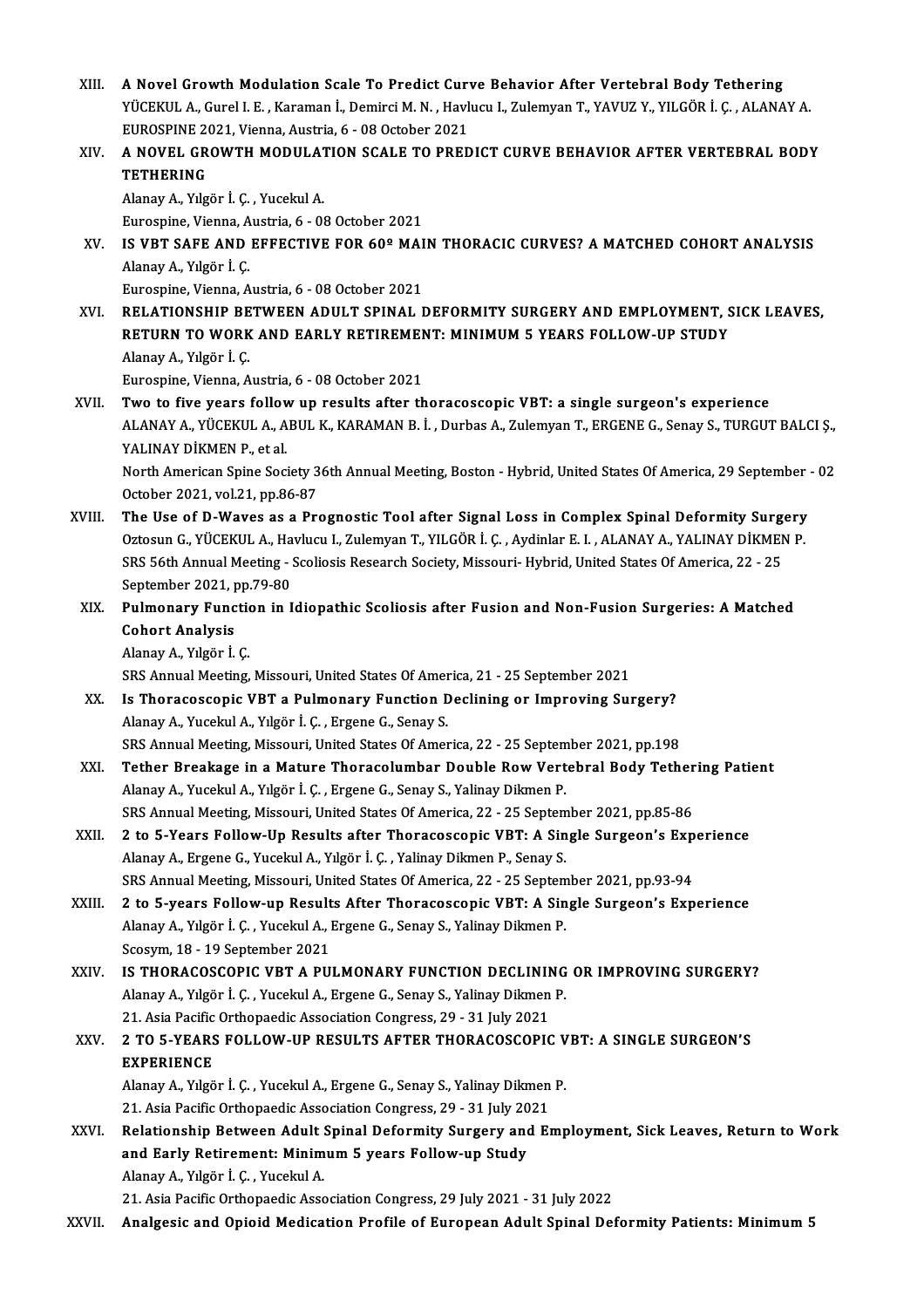years Follow-up Study

AlanayA.,YucekulA.,Yılgör İ.Ç.

21. Asia Pacific Orthopaedic Association Congress, 29 - 31 July 2021

# Alanay A., Yucekul A., Yılgör İ. Ç.<br>21. Asia Pacific Orthopaedic Association Congress, 29 - 31 July 2021<br>XXVIII. Relationship between adult spinal deformity surgery and employment, sick leaves, return to work<br>2nd early 21. Asia Pacific Orthopaedic Association Congress, 29 - 31 July<br>Relationship between adult spinal deformity surgery and<br>and early retirement: minimum 5 year follow-up study<br>VILCOP L.C., VÜCEKULA, Zulamvan T. Vauus V. piron Relationship between adult spinal deformity surgery and employment, sick leaves, return to work<br>and early retirement: minimum 5 year follow-up study<br>YILGÖR İ. Ç. , YÜCEKUL A., Zulemyan T., Yavuz Y., pizones j., Kleinstueck

an<br>YI<br>A. YILGÖR İ. Ç. , YÜCEKUL A., Zulemyan T., Yavuz Y., pizones j., Kleinstueck F., Perez-Grueso F. J. S. , Pellisé F., ALANAY<br>A.<br>APSS-APPOS 2021 (13th Combined Meeting of Asia Pacific Spine Society &amp; Asia Pacific Paediatric

A.<br>APSS-APPOS 2021 (13th Combined Meeting of Asia Pacific Spine<br>Society), Kobe- Hybrid, Japan, 9 - 12 June 2021, vol.15, pp.97-98<br>Two to 5 year follow un regults after Thoracoscopis Vort APSS-APPOS 2021 (13th Combined Meeting of Asia Pacific Spine Society & Asia Pacific Paediatric Orthopaed<br>Society), Kobe-Hybrid, Japan, 9 - 12 June 2021, vol.15, pp.97-98<br>XXIX. Two-to 5 year follow up results after Thor

# Society), Kob<br><mark>Two-to 5 ye</mark><br>Experience<br><sup>Vilgën</sub>i 6 - V</sup> Two-to 5 year follow up results after Thoracoscopic Vertabral BodyTethering: A Single Surgeon's<br>Experience<br>Yılgör İ. Ç. , Yücekul A., Abul K., Karaman B. İ. , Durbaş A., Zulemyan T., Ergene G., Senay S., Turgut Balcı Ş., Y

**Experience**<br>Yılgör İ. Ç. , Yücekul A., Abul K., Karaman B. İ. , Durbaş A., Zulemyan T., Ergene G., Senay S., Turgut Balcı Ş., Yalınay<br>Dikmen P., et al. Yılgör İ. Ç. , Yücekul A., Abul K., Karaman B. İ. , Durbaş A., Zulemyan T., Ergene G., Senay S., Turgut Balcı Ş., Yalınay<br>Dikmen P., et al.<br>APSS-APPOS 2021 (13th Combined Meeting of Asia Pacific Spine Society &amp; Asia Pa

Dikmen P., et al.<br>APSS-APPOS 2021 (13th Combined Meeting of<br>Society), 9 - 12 June 2021, vol.15, pp.156-157<br>Doss vertebrel body tetbering sevee disc APSS-APPOS 2021 (13th Combined Meeting of Asia Pacific Spine Society & amp; Asia Pacific Paediatric Orthonology, 9 - 12 June 2021, vol.15, pp.156-157<br>XXX. Does vertebral body tethering cause disc and facet joint Degenerati

# Society), 9 - 12 June 2021, vol.15, pp.156-157<br>Does vertebral body tethering cause disc and faith<br>Imaging Study with Minimum 2- year follow up<br>VU COP L.C., VÜCEKUU A. Almungrli B. Durbes A. Zul

Does vertebral body tethering cause disc and facet joint Degeneration? A magnetic resonance<br>Imaging Study with Minimum 2- year follow up<br>YILGÖR İ.Ç., YÜCEKUL A., Akpunarli B., Durbas A., Zulemyan T., Havlucu I., TURGUT BAL **Imaging Study with<br>YILGÖR İ. Ç. , YÜCEKI<br>Yavuz Y., ALANAY A.<br>APSS APPOS 2021 (1** YILGÖR İ. Ç. , YÜCEKUL A., Akpunarli B., Durbas A., Zulemyan T., Havlucu I., TURGUT BALCI Ş., KARAARSLAN E.,<br>Yavuz Y., ALANAY A.<br>APSS-APPOS 2021 (13th Combined Meeting of Asia Pacific Spine Society &amp; Asia Pacific Paedi

Yavuz Y., ALANAY A.<br>APSS-APPOS 2021 (13th Combined Meeting of Asia Pacific Spine So<br>Society), Kobe- Hybrid, Japan, 9 - 12 June 2021, vol.15, pp.154-155<br>2 to 5, voors follow, un results after thorasossonis VPT: a si APSS-APPOS 2021 (13th Combined Meeting of Asia Pacific Spine Society & amp; Asia Pacific Paedia<br>Society), Kobe-Hybrid, Japan, 9 - 12 June 2021, vol.15, pp.154-155<br>XXXI. 2 to 5-years follow-up results after thoracoscopic VB

Society), Kobe- Hybrid, Japan, 9 - 12 June 2021, vol.15, pp.154-155<br>2 to 5-years follow-up results after thoracoscopic VBT: a single surgeon's experience<br>Alanay A., Yılgör İ. Ç. , Yucekul A., Senay S., Ergene G., Yalinay D 2 to 5-years follow-up results after thoracoscopic VBT: a single surgeon's experience<br>Alanay A., Yılgör İ. Ç. , Yucekul A., Senay S., Ergene G., Yalinay Dikmen P.<br>13th Combined Meeting of Asia Pacific Spine Society & Asia

- XXXII. Is thoracoscopic VBT a pulmonary function declining or improving surgery?<br>Alanay A., Yılgör İ. Ç., Yucekul A., Ergene G., Senay S., Yalinay Dikmen P. 13th Combined Meeting of Asia Pacific Spine Society & Asia Pacific Paed<br>Is thoracoscopic VBT a pulmonary function declining or impro<br>Alanay A., Yılgör İ. Ç. , Yucekul A., Ergene G., Senay S., Yalinay Dikmen P.<br>12th Combine 13thCombinedMeeting ofAsiaPacific Spine Society&AsiaPacificPaediatricOrthopaedic Society,9 -12 June 2021
- XXXIII. Relationship between adult spinal deformity surgery and employment, sick leaves, return to work 13th Combined Meeting of Asia Pacific Spine Society & Asia Paci<br>Relationship between adult spinal deformity surgery and<br>and early retirement: minimum 5 years follow-up study<br>Alanay A. Yugalul A. Yugar L.C. Relationship between adult :<br>and early retirement: minim<br>Alanay A., Yucekul A., Yılgör İ. Ç.<br>12th Combined Meeting of Asia Alanay A., Yucekul A., Yılgör İ. Ç.<br>13th Combined Meeting of Asia Pacific Spine Society & Asia Pacific Paediatric Orthopaedic Society, 9 - 12 June 2021

### Alanay A., Yucekul A., Yılgör İ. Ç.<br>13th Combined Meeting of Asia Pacific Spine Society & Asia Pacific Paediatric Orthopaedic Society, 9 - 12 June<br>XXXIV. Analgesic and opioid medication pro le of european adult spinal 13th Combined Meeting c<br>Analgesic and opioid n<br>years follow-up study<br>Alaney A. Yugalul A. Yug Analgesic and opioid medica<br>years follow-up study<br>Alanay A., Yucekul A., Yılgör İ. Ç.<br>12th Combined Mesting of Asia years follow-up study<br>Alanay A., Yucekul A., Yılgör İ. Ç.<br>13th Combined Meeting of Asia Pacific Spine Society & Asia Pacific Paediatric Orthopaedic Society, 9 - 12 June 2021<br>Companison of Restanstaneography and Rediographi

- Alanay A., Yucekul A., Yılgör İ. Ç.<br>13th Combined Meeting of Asia Pacific Spine Society & Asia Pacific Paediatric Orthopaedic Society, 9 12 June 20<br>XXXV. Comparison of Rasterstereography and Radiographic Measurements in 13th Combined Meeting of Asia Pacific Spine Soc.<br>**Comparison of Rasterstereography and Ra**<br>Alanay A., Yılgör İ. Ç. , Yucekul A., Bayramoğlu M. Comparison of Rasterstereography and Radiographic Measurements in Coronal Plane Deformities<br>Alanay A., Yılgör İ. Ç. , Yucekul A., Bayramoğlu M.<br>eSOSORT 2021 , 29 April - 01 May 2021
- Alanay A., Yılgör İ. Ç. , Yucekul A., Bayramoğlu M.<br>eSOSORT 2021 , 29 April 01 May 2021<br>XXXVI. Two to Five-Year Follow-Up Results after Thoracoscopic VBT: A Single Surgeon's Experience<br>Alanay A. Yılgör İ. G. Yucekul eSOSORT 2021 , 29 April - 01 May 2021<br>**Two to Five-Year Follow-Up Results after Thoracosco**<br>Alanay A., Yılgör İ. Ç. , Yucekul A., Yalinay Dikmen P., Senay S. Alanay A., Yılgör İ. Ç. , Yucekul A., Yalinay Dikmen P., Senay S.<br>eSOSORT 2021, 29 April - 01 May 2021 Alanay A., Yılgör İ. Ç. , Yucekul A., Yalinay Dikmen P., Senay S.<br>eSOSORT 2021, 29 April - 01 May 2021<br>XXXVII. Does Vertebral Body Tethering Cause Disc and Facet Joint Degeneration? An MRI Study with<br>Minimum 3 Years Fellow
- eSOSORT 2021, 29 April 01 May<br>Does Vertebral Body Tetheri<br>Minimum 2-Years Follow-Up<br>Alanay A. Ergane G. Sanay S. Yal Does Vertebral Body Tethering Cause Disc and Facet Joint Degeneration? A<br>Minimum 2-Years Follow-Up<br>Alanay A., Ergene G., Senay S., Yalinay Dikmen P., Yılgör İ. Ç. , Karaarslan E., Yucekul A.<br>^SOSOPT 2021-20 April - 01 May Minimum 2-Years Follow-Up<br>Alanay A., Ergene G., Senay S., Yalinay Dikmen P., Yılgör İ. Ç. , Karaarslan E., Yucekul A.<br>eSOSORT 2021, 29 April - 01 May 2021

### Alanay A., Ergene G., Senay S., Yalinay Dikmen P., Yılgör İ. Ç. , Karaarslan E., Yucekul A.<br>eSOSORT 2021, 29 April - 01 May 2021<br>XXXVIII. Thoracoscopic and Mini-Open Lumbotomy Vertebral Body Tethering for Thoracolumbar eSOSORT 2021, 29 April - 01 May 2021<br>Thoracoscopic and Mini-Open Lumboto<br>Curves: Two to Three Years Follow-up<br>Yugolul A, Frgane G, Senay S, Alanay A, Vila Curves: Two to Three Years Follow-up<br>Yucekul A., Ergene G., Senay S., Alanay A., Yilgör I. Ç.

28th Internatonal Meetng on Advanced Spine Techniques, 23 - 25 April 2021, pp.62-63

XXXIX. Thoracoscopic Vertebral Body Tethering for Patients with >30 Degree Upper Thoracic Curves ALANAY A., YÜCEKUL A., KARAMAN B. İ., Senay S., ERGENE G., AY B., YALINAY DİKMEN P., Zulemyan T., Yavuz Y.,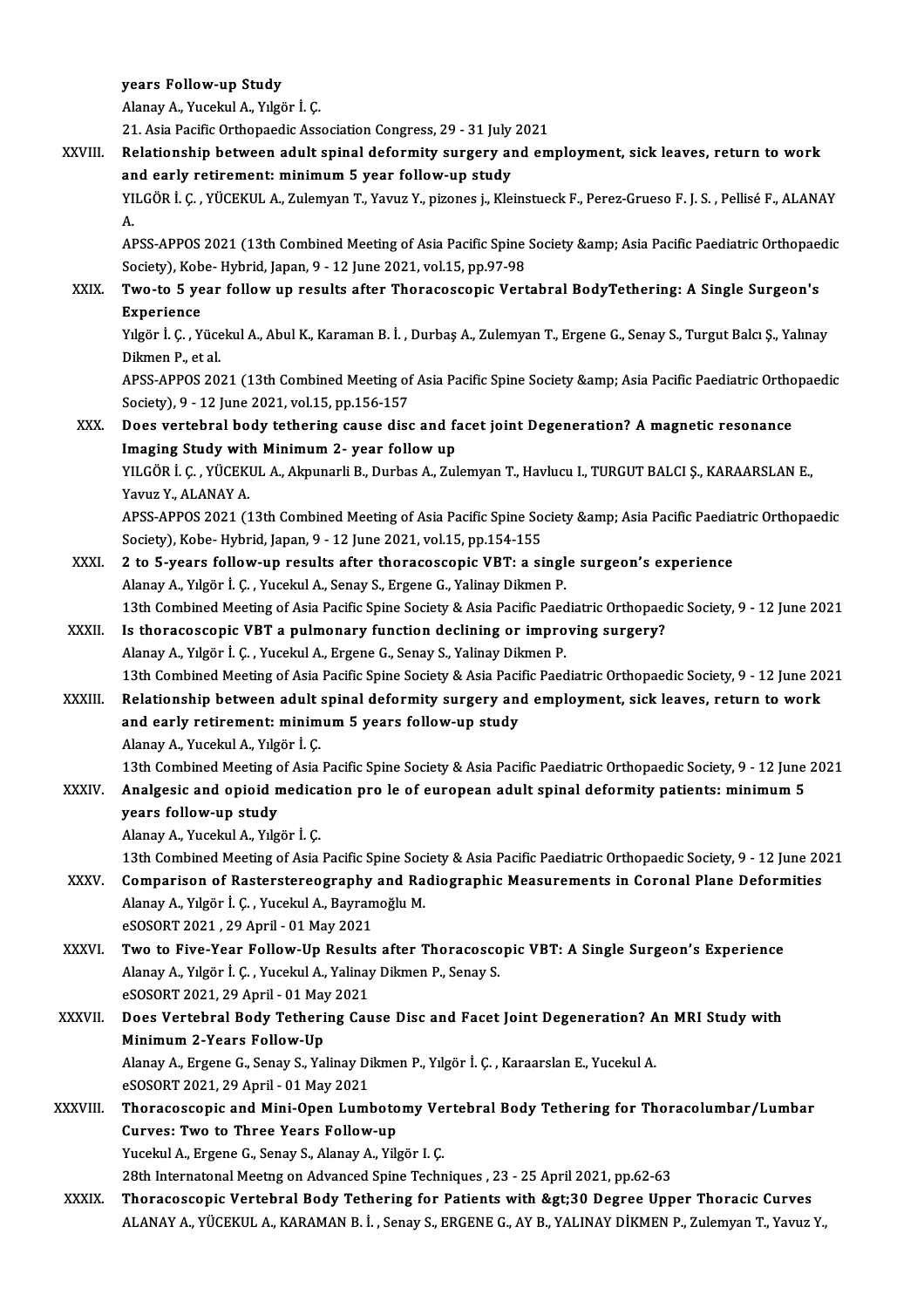YILGÖRİ.Ç.

YILGÖR İ. Ç.<br>Virtual 27th International Meeting on Advanced Spine Techniques (IMAST) 2020, ONLİNE, 31 December 2020<br>Crowth Medulation with Thoreasseania Vertebral Body Tethering for Patients with Setión Desres XL. Growth Modulation with Thoracoscopic Vertebral Body Tethering for Patients with >60 Degree<br>Main Thoracic Curves Virtual 27th Internationa<br>Growth Modulation wi<br>Main Thoracic Curves<br>ALANAX A WÜCEKUL A ALANAY A., YÜCEKUL A., Senay S., ERGENE G., AY B., Zulemyan T., YILGÖR İ. Ç. Virtual27th InternationalMeeting onAdvanced SpineTechniques (IMAST) 2020,ONLİNE,31December 2020 ALANAY A., YÜCEKUL A., Senay S., ERGENE G., AY B., Zulemyan T., YILGÖR İ. Ç.<br>Virtual 27th International Meeting on Advanced Spine Techniques (IMAST) 2020, ONLİNE, 31 December 2<br>XLI. PREDICTOR OF MECHANICAL FAILURES IN ADUL Virtual 27th International Mee<br>PREDICTOR OF MECHANIC<br>LUMBOPELVIC FIXATIONS<br>Alanay A - Vilgër I-C **PREDICTOR OF ME<br>LUMBOPELVIC FIX<br>Alanay A., Yılgör İ. Ç.<br>Furosnina 6 - 09 Oct** LUMBOPELVIC FIXATIONS<br>Alanay A., Yılgör İ. Ç.<br>Eurospine, 6 - 09 October 2020 Alanay A., Yılgör İ. Ç.<br>Eurospine, 6 - 09 October 2020<br>XLII. ASSOCIATION BETWEEN SAGITTAL ALIGNMENT AND ADJACENT SEGMENT LOADING AS PREDICTED<br>RY BATIENT SPECIELC MUSCULOSKELETAL SIMILLATIONS Eurospine, 6 - 09 October 2020<br>ASSOCIATION BETWEEN SAGITTAL ALIGNMENT AND ADJ.<br>BY PATIENT-SPECIFIC MUSCULOSKELETAL SIMULATIONS<br>Alanay A. Vilgèn I.C BY PATIENT-SPECIFIC MUSCULOSKELETAL SIMULATIONS<br>Alanay A., Yılgör İ. Ç. Eurospine, 6 - 09 October 2020 Alanay A., Yılgör İ. Ç.<br>Eurospine, 6 - 09 October 2020<br>XLIII. Vertebral Body Tethering vs Posterior Instrumentation and Fusion for Adolescent Idiopathic<br>Seeliesis: A Matched Cebert Anelysis Eurospine, 6 - 09 October 2020<br>Vertebral Body Tethering vs Posterio<br>Scoliosis: A Matched Cohort Analysis<br>Alanay A Vuselul A Exdegan B Engene C Vertebral Body Tethering vs Posterior Instrumentation and Fusion for Adolescent Idiopathic<br>Scoliosis: A Matched Cohort Analysis<br>Alanay A., Yucekul A., Erdogan B., Ergene G., Senay S., Ay B., Yalınay Dikmen P., Zülemyan T., Scoliosis: A Matched Cohort Analysis<br>Alanay A., Yucekul A., Erdogan B., Ergene G., Senay S., Ay B., Yalınay Dikme<br>Eurospine 2020, Vienna, Austria, 6 - 09 October 2020, vol.1, no.32, pp.32<br>Intreaperative Neuromonitaring Pre Eurospine 2020, Vienna, Austria, 6 - 09 October 2020, vol.1, no.32, pp.32<br>XLIV. Intraoperative Neuromonitoring Practice Patterns in Spinal Deformity Surgery Eurospine 2020, Vienna, Austria, 6 - 09 October 2020, vol.1, no.32, pp.32<br>Intraoperative Neuromonitoring Practice Patterns in Spinal Deformity Surgery<br>YALINAY DİKMEN P., YÜCEKUL A., Halsey M., Havlucu l., Zulemyan T., YILG SCOLIOSIS RESEARCH SOCIETY Virtual 55th Annual Meeting, ONLINE, 9 - 13 September 2020, pp.140-141<br>Intraoperative Neuromonitoring Practice Patterns in Spinal Deformity Surgery YALINAY DİKMEN P., YÜCEKUL A., Halsey M., Havlucu I., Zulemyan T., YILGÖR İ. Ç. , ALANA'<br>SCOLIOSIS RESEARCH SOCIETY Virtual 55th Annual Meeting, ONLİNE, 9 - 13 September 20<br>XLV. Intraoperative Neuromonitoring Practice Patt SCOLIOSIS RESEARCH SOCIETY Virtual 55th Annual<br>Intraoperative Neuromonitoring Practice Pat<br>Alanay A., Yalınay Dikmen P., Yılgör İ. Ç. , Yucekul A.<br>SPS Annual Mesting 9, 12 September 2020 pp.42 Intraoperative Neuromonitoring Practice Patt<br>Alanay A., Yalınay Dikmen P., Yılgör İ. Ç. , Yucekul A.<br>SRS Annual Meeting, 9 - 13 September 2020, pp.43<br>Correlations of Bolyis Insidense Based Bolativ Alanay A., Yalınay Dikmen P., Yılgör İ. Ç. , Yucekul A.<br>SRS Annual Meeting, 9 - 13 September 2020, pp.43<br>XLVI. Correlations of Pelvic Incidence-Based Relative Radiographic Parameters to Lower Extremity SRS Annual Meeting, 9 - 13 September 2020, pp.43<br>Correlations of Pelvic Incidence-Based Relati<br>Compensations<br>Alanay A., Yucekul A., Yılgör İ. C. **Correlations of Pelvic Incide<br>Compensations<br>Alanay A., Yucekul A., Yılgör İ. Ç.<br>SPS Annual Meeting A., 13 Sent** SRS Annual Meeting, 9 - 13 September 2020 Alanay A., Yucekul A., Yılgör İ. Ç.<br>SRS Annual Meeting, 9 - 13 September 2020<br>XLVII. Thoracoscopic and Mini-Open Lumbar Anterior Vertebral Body Tethering for Thoracolumbar and<br>Double Gurwes **SRS Annual Meet<br>Thoracoscopic<br>Double Curves<br>Alanay A. Vilgõn** Thoracoscopic and Mini-Open Lumbar Anterio<br>Double Curves<br>Alanay A., Yılgör İ. Ç. , Yucekul A., Ergene G., Senay S.<br>IMAST 10 July - 22 August 2020 Double Curves<br>Alanay A., Yılgör İ. Ç. , Yucekul A., Ergene G., Senay S.<br>IMAST, 10 July - 22 August 2020 Alanay A., Yılgör İ. Ç. , Yucekul A., Ergene G., Senay S.<br>IMAST, 10 July - 22 August 2020<br>XLVIII. Relative L4-S1 Lordosis: New PI-based Proportional Parameter that Aids the Interpretation of the<br>Distribution of Lumbar Lord IMAST, 10 July - 22 August 2020<br>Relative L4-S1 Lordosis: New PI-<br>Distribution of Lumbar Lordosis<br>Alanay A. Vugân L.C. Vugalul A Relative L4-S1 Lordosis: Nev<br>Distribution of Lumbar Lord<br>Alanay A., Yılgör İ.Ç. , Yucekul A.<br>IMAST 10 July 22 Aygust 2020 Distribution of Lumbar Lordosis<br>Alanay A., Yılgör İ. Ç. , Yucekul A.<br>IMAST, 10 July - 22 August 2020 Alanay A., Yılgör İ. Ç. , Yucekul A.<br>IMAST, 10 July - 22 August 2020<br>XLIX. Growth Modulation with Thoracoscopic Vertebral Body Tethering for Patients with >60 Degree Main<br>Thoracis Guryes IMAST, 10 July - 22<br>Growth Modulati<br>Thoracic Curves<br>Alanay A Yusalay Growth Modulation with Thoracoscopic Vertel<br>Thoracic Curves<br>Alanay A., Yucekul A., Yılgör İ. Ç. , Ergene G., Senay S.<br>IMAST 10 July - 22 August 2020 Thoracic Curves<br>Alanay A., Yucekul A., Yılgör İ. Ç. , Ergene G., Senay S.<br>IMAST, 10 July - 22 August 2020 Alanay A., Yucekul A., Yılgör İ. Ç. , Ergene G., Senay S.<br>IMAST, 10 July - 22 August 2020<br>L. Assessment of Sagittal Shape and Alignment Using ShortCassette Radiographs and Intraoperative<br>Elueressenia Images for Bredisting IMAST, 10 July - 22 August 2020<br>Assessment of Sagittal Shape and Alignment Using ShortCasse<br>Fluoroscopic Images for Predicting Mechanical Complications<br>Alanay A. Vugër L.C. Vugelul A Assessment of Sagittal Shape<br>Fluoroscopic Images for Pre<br>Alanay A., Yılgör İ. Ç. , Yucekul A.<br>IMAST 10 July - 22 August 2020 Fluoroscopic Images for Pred<br>Alanay A., Yılgör İ. Ç. , Yucekul A.<br>IMAST, 10 July - 22 August 2020<br>Thorososcopia Vertebral Bod LI. Thoracoscopic Vertebral Body Tethering for Patients with >30 Degree Upper Thoracic Curves IMAST, 10 July - 22 August 2020<br>Thoracoscopic Vertebral Body Tethering for Patients with >30<br>Alanay A., Yucekul A., Yılgör İ. Ç. , Ergene G., Yalınay Dikmen P., Senay S.<br>IMAST 10 July - 22 Avgust 2020 Thoracoscopic Vertebral Bod<br>Alanay A., Yucekul A., Yılgör İ. Ç. ,<br>IMAST, 10 July - 22 August 2020<br>Enem Predistion te Preventio Alanay A., Yucekul A., Yılgör İ. Ç. , Ergene G., Yalınay Dikmen P., Senay S.<br>IMAST, 10 July - 22 August 2020<br>LII. From Prediction to Prevention in Assessment of Risk of Mechanical Complications<br>Alanay A. Vılgör İ. G. Yugel IMAST, 10 July - 22 August 2020<br>From Prediction to Preventic<br>Alanay A., Yılgör İ. Ç. , Yucekul A.<br>IMAST 10 July - 22 August 2020 From Prediction to Preventio<br>Alanay A., Yılgör İ. Ç. , Yucekul A.<br>IMAST, 10 July - 22 August 2020<br>Fersed Desision Tree Classifi Alanay A., Yılgör İ. Ç. , Yucekul A.<br>1930 IMAST, 10 July - 22 August 2020<br>1911 LIII. Forced Decision Tree Classifier for Determining Widespread Acting Features Affecting Mechanical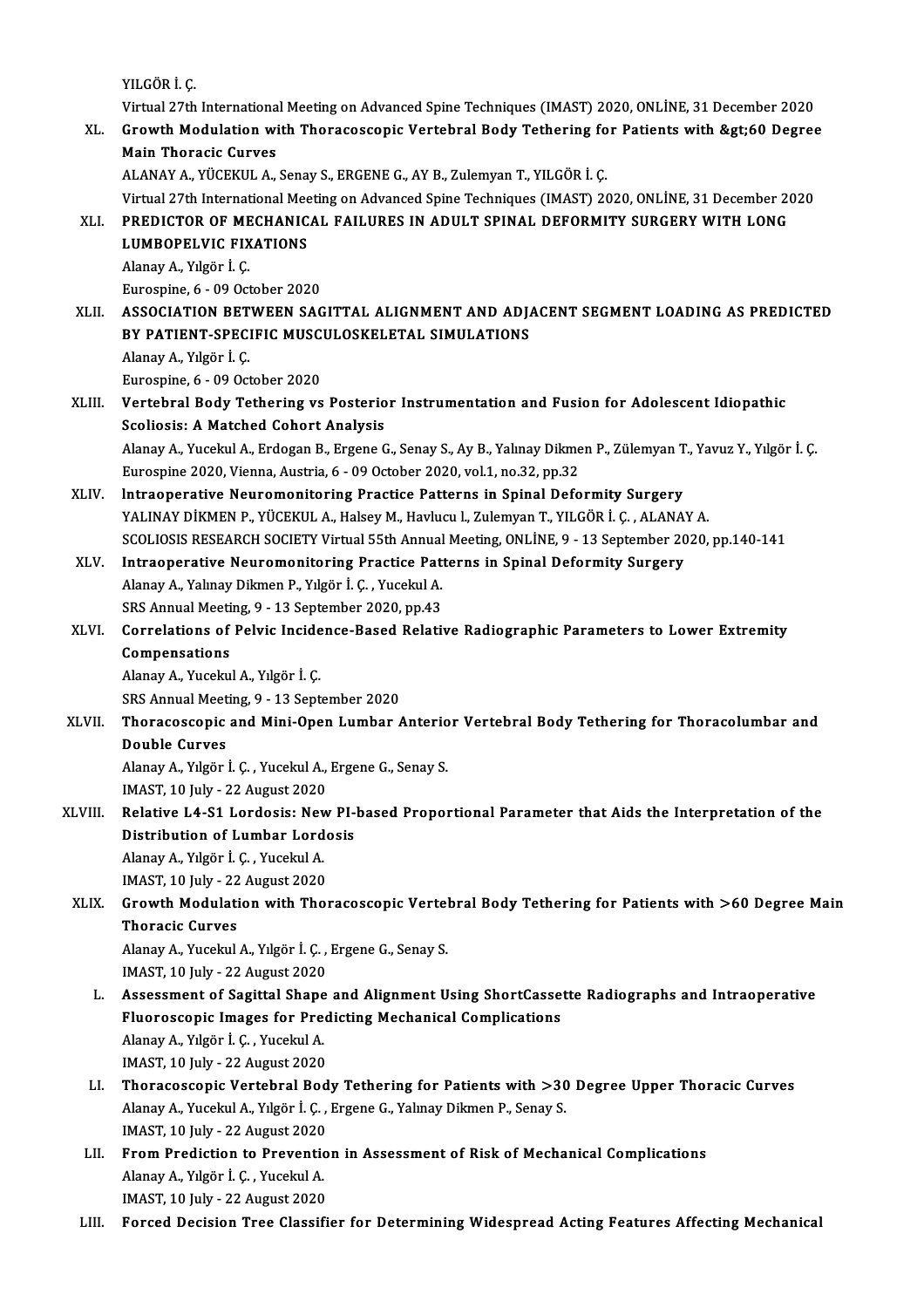Complications

AlanayA.,YucekulA.,Yılgör İ.Ç.

IMAST,10 July -22August2020

Alanay A., Yucekul A., Yılgör İ. Ç.<br>IMAST, 10 July - 22 August 2020<br>LIV. Impact Of Radıologıc Varıables On Item Responses Of Odı And Srs22 In Adult Spınal Deformity<br>Retients: Differential Item Eunstienuss (Dif) Analysi IMAST, 10 July - 22 August 2020<br>Impact Of Radiologic Variables On Item Responses Of Odi And Srs22 In Adult Spinal Deformi<br>Patients: Differential Item Functioning (Dif) Analysis Results From A Multi-Center Database<br>POISSIER Impact Of Radıologic Variables On Item Responses Of Odi And Srs22 In Adult Spinal Deformity<br>Patients: Differential Item Functioning (Dif) Analysis Results From A Multi-Center Database<br>BOISSIERE L., YÜKSEL S., OBEID I., HAY Patients: Differential Item Functioning (Dif) Analysis Results From A Multi-Center Database<br>BOISSIERE L., YÜKSEL S., OBEID I., HAYASHI K., YILGÖR İ. Ç. , KLEINSTUCK F., ALANAY A., PELLISE F., GRU<br>P., ACAROĞLU E., et al.<br>EU BOISSIERE L., YÜKSEL S., OBEID I., HAYAS<br>P. , ACAROĞLU E., et al.<br>EURO SPINE 2019, 16 - 18 October 2019<br>Correlation of Belvis Insidence Base P. , ACAROĞLU E., et al.<br>EURO SPINE 2019, 16 - 18 October 2019<br>LV. Correlation of Pelvic Incidence-Based Relative Radiographic Parameters to Lower Extremity<br>Compensations

EURO SPINE 2019<br>Correlation of F<br>Compensations<br>Visër <sup>i</sup> C Correlati<br>Compens<br>Yılgör İ. Ç.<br>aurosnina Compensations<br>Yılgör İ. Ç.<br>eurospine, Helsinki, Finland, 15 - 18 October 2019

Yılgör İ. Ç.<br>eurospine, Helsinki, Finland, 15 - 18 October 2019<br>LVI. BRACED AND WEANED VS BRACED AND OPERATED ADOLESCENT IDIOPATHIC SCOLIOSIS PATIENTS:<br>A MATCHED COHOPT ANALYSIS eurospine, Helsinki, Finland, 15 - 18<br>BRACED AND WEANED VS BRAC<br>A MATCHED COHORT ANALYSIS<br>Büyükoslan A ABUL K VÜCEKUL A BRACED AND WEANED VS BRACED AND OPERATED ADOLESCENT IDIOPATHIC SCOLIOSIS PATIENTS:<br>A MATCHED COHORT ANALYSIS<br>Büyükaslan A., ABUL K., YÜCEKUL A., Yüksel B., Dalla M., Durbas A., YILGÖR İ. Ç. , YAVUZ Y., YILMAZ H. G. , ALANA

A.<br>Bü<br>A. Büyükaslan A., ABUL K., YÜCEKUL A., Yüksel B., Dalla M., Durbas A., YILGÖR İ. Ç. ,<br>A.<br>XIII. Uluslararası Türk Omurga Kongresi, İzmir, Turkey, 3 - 06 April 2019, pp.52<br>THOPACOSCORIC VERTERRAL, RODY TETHERING EOR ADOLESCENT

A.<br>XIII. Uluslararası Türk Omurga Kongresi, İzmir, Turkey, 3 - 06 April 2019, pp.52<br>LVII. THORACOSCOPIC VERTEBRAL BODY TETHERING FOR ADOLESCENT IDIOPATHIC SCOLIOSIS:<br>CLINICAL UIDCMENT OF INITIAL CORRECTION NEED AND FOL XIII. Uluslararası Türk Omurga Kongresi, İzmir, Turkey, 3 - 06 April 2019, pp.52<br>THORACOSCOPIC VERTEBRAL BODY TETHERING FOR ADOLESCENT IDIOPATHIC SCOLIOSIS<br>CLINICAL JUDGMENT OF INITIAL CORRECTION NEED AND FOLLOW-UP CURVE B THORACOSCOPIC VERTEBRAL BODY TETHERING FOR ADOLESCENT<br>CLINICAL JUDGMENT OF INITIAL CORRECTION NEED AND FOLLOW<br>ACCORDING TO SANDERS SKELETAL MATURITY STAGING SYSTEM<br>ALANAY A VÜCEKUL A ABULK ERCENE C SORRY S AV P Cobeci B Q CLINICAL JUDGMENT OF INITIAL CORRECTION NEED AND FOLLOW-UP CURVE BEHAVIOR<br>ACCORDING TO SANDERS SKELETAL MATURITY STAGING SYSTEM<br>ALANAY A., YÜCEKUL A., ABUL K., ERGENE G., Senay S., AY B., Cebeci B. O. , Pekmezci M., Lahut ACCORDING TO SANDERS SKELETAL MATURITY STAGING SYSTEM<br>ALANAY A., YÜCEKUL A., ABUL K., ERGENE G., Senay S., AY B., Cebeci B. O. , Pekm<br>XIII. Uluslararası Türk Omurga Kongresi, İzmir, Turkey, 3 - 06 April 2019, pp.25<br>Belativ ALANAY A., YÜCEKUL A., ABUL K., ERGENE G., Senay S., AY B., Cebeci B. O. , Pekmezci M., Lahut S., Yavuz Y., et al.<br>XIII. Uluslararası Türk Omurga Kongresi, İzmir, Turkey, 3 - 06 April 2019, pp.25<br>LVIII. Relative L4-S1 Lord

### XIII. Uluslararası Türk Omurga Kongre<br>Relative L4-S1 Lordosis: New PI-<br>Distribution of Lumbar Lordosis<br>Vilgër <sup>i</sup> C Relative<br>Distribut:<br>Yılgör İ. Ç.<br>12th Inter 13th International Turkish International Turkish Spine Congress, İzmir, Turkey, 3 - 06 April<br>13th International Turkish Spine Congress, İzmir, Turkey, 3 - 06 April 2019

Yılgör İ. Ç.<br>13th International Turkish Spine Congress, İzmir, Turkey, 3 - 06 April 2019<br>LIX. Importance of Postoperative and Follow-up Information on Prediction of Mechanical Complications<br>Vılgör İ. G 13th Inter<br>Importan<br>Yılgör İ. Ç.<br>13th Inter Importance of Postoperative and Follow-up Information on Predic<br>Yılgör İ. Ç.<br>13th International Turkish Spine Congress, İzmir, Turkey, 3 - 06 April 2019<br>Forsed Desision Tree Classifier for Determining Widespreed, Astin

### Yılgör İ. Ç.<br>13th International Turkish Spine Congress, İzmir, Turkey, 3 - 06 April 2019<br>LX. Forced Decision Tree Classifier for Determining Widespread Acting Features Affecting Mechanical<br>Compligations 13th International Turkish Spine Congress, İzmir, Turkey, 3 - 06 April 2019<br>Forced Decision Tree Classifier for Determining Widespread Actin<br>Complications<br>Yılgör İ. Ç. Forced D<br>Complica<br>Yılgör İ. Ç.<br>12th Inter Complications<br>Yılgör İ. Ç.<br>13th International Turkish Spine Congress, İzmir, Turkey, 3 - 06 April 2019<br>Time Dependent Internatation of Meshanisal Complications Heing

### Yılgör İ. Ç.<br>13th International Turkish Spine Congress, İzmir, Turkey, 3 - 06 April 2019<br>LXI. Time-Dependent Interpretation of Mechanical Complications Using Cox Regression and Survival 13th Inter<br>Time-De<sub>l</sub><br>Analysis<br><sup>Vilgën</sub>i C</sup> Time-Dep<br>Analysis<br>Yılgör İ. Ç.<br>13th Inter Analysis<br>11gör İ. Ç.<br>13th International Turkish Spine Congress, İzmir, Turkey, 3 - 06 April 2019

### Yılgör İ. Ç.<br>13th International Turkish Spine Congress, İzmir, Turkey, 3 - 06 April 2019<br>LXII. Vertebral Body Tethering vs Posterior Instrumentation and Fusion for Adolescent Idiopathic<br>Scoliosis: A Matched Cobert Anal 13th International Turkish Spine Congress<br>Vertebral Body Tethering vs Posterio<br>Scoliosis: A Matched Cohort Analysis<br>Vigër i C Vertebral<br>Scoliosis:<br>Yılgör İ. Ç.<br>13th Inter 13th International Cohort Analysis<br>13th International Turkish Spine Congress, İzmir, Turkey, 3 - 06 April 2019<br>13th International Turkish Spine Congress, İzmir, Turkey, 3 - 06 April 2019

### LXIII. Thoracoscopic Vertebral Body Tethering for Adolescent Idiopathic Scoliosis: Clinical Judgment of 13th International Turkish Spine Congress, İzmir, Turkey, 3 - 06 April 2019<br>Thoracoscopic Vertebral Body Tethering for Adolescent Idiopathic Scoliosis: Clinical Judgment of<br>Initial Correction Need and Follow-up Curve Behav Thoraco<br>Initial C<br>System<br><sup>Vilgër</sub>i (</sup> Initial Co<br>System<br>Yılgör İ. Ç.<br>12th Inter System<br>Yılgör İ. Ç.<br>13th International Turkish Spine Congress, İzmir, Turkey, 3 - 06 April 2019<br>Theresessenis Vertebral Body: Tethering for Adelessent Idionathis

### Yılgör İ. Ç.<br>13th International Turkish Spine Congress, İzmir, Turkey, 3 - 06 April 2019<br>LXIV. Thoracoscopic Vertebral Body Tethering for Adolescent Idiopathic Scoliosis: Minimum 2 years 13th International Turkish Spine Congress, İzmir, Turkish Spine Congress, İzmir, Turkis Thoracoscopic Vertebral Body Tethering for A<br>Results of Patients Reaching Skeletal Maturity<br>Vilgën İ.C Results of Patients Reaching Skeletal Maturity<br>Yılgör İ.Ç.

13th InternationalTurkish SpineCongress, İzmir,Turkey,3 -06April2019

LXV. Assessment of Sagittal Shape and Alignment Using Short-Cassette Radiographs and Intraoperative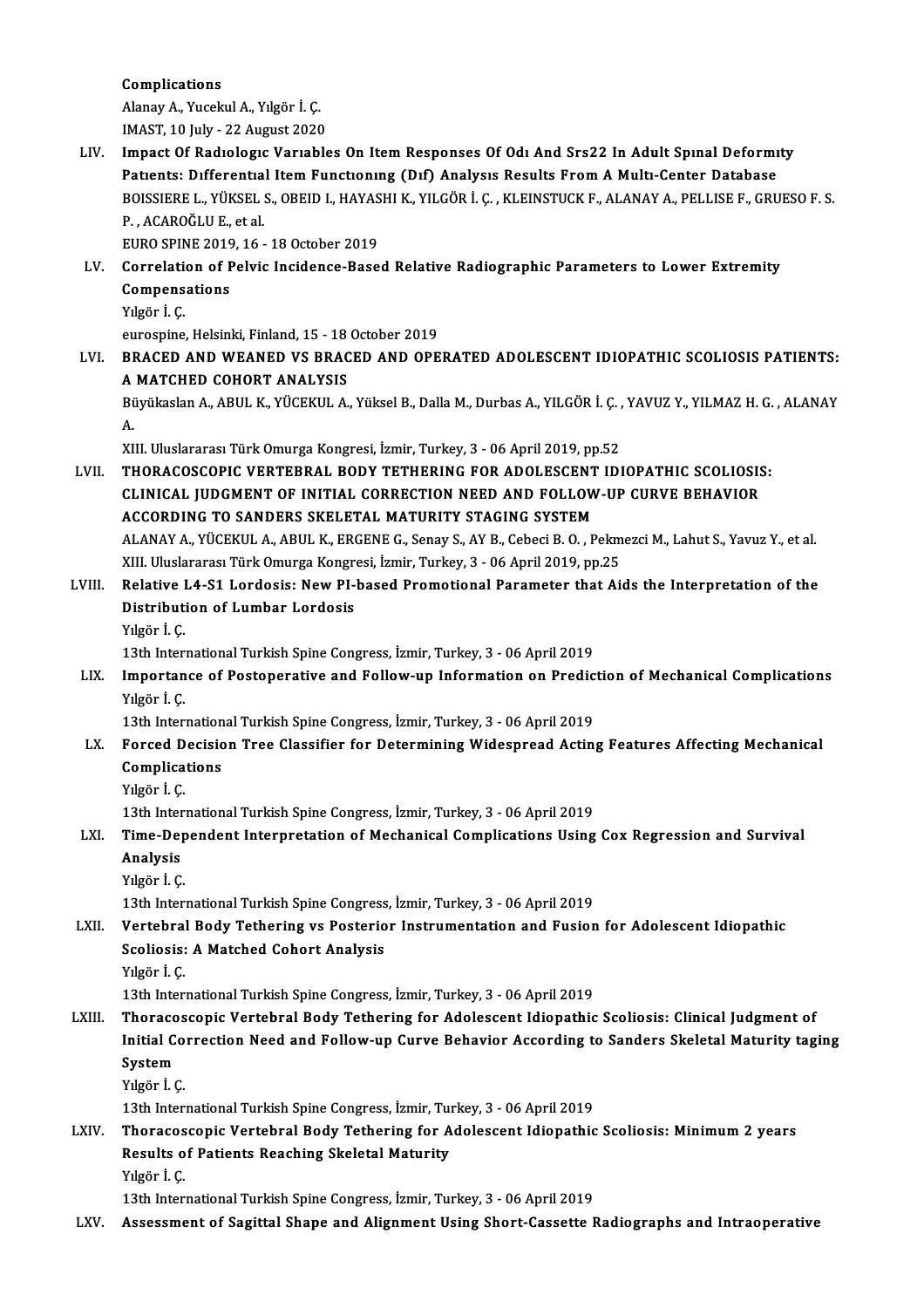Fluoroscopic Images for Predictinf Mechanical Complications<br>Visër <sup>i C</sup> Fluorosco<br>Yılgör İ. Ç.<br>13th Inter Fluoroscopic Images for Predictinf Mechanical Complications<br>Yılgör İ. Ç.<br>13th International Turkish Spine Congress, İzmir, Turkey, 3 - 06 April 2019<br>Prace and Weaned ve Prace and Operated Adelescant Idianathic Sc Yılgör İ. Ç.<br>13th International Turkish Spine Congress, İzmir, Turkey, 3 - 06 April 2019<br>LXVI. Brace and Weaned vs Brace and Operated Adolescent Idiopathic Scoliosis Patients: Amatched Cohort<br>Analysis 13th Inter<br>Brace an<br>Analysis<br><sup>Vilgër i C</sup> Brace an<br>Analysis<br>Yılgör İ. Ç.<br>13th Inter Analysis<br>11gör İ. Ç.<br>13th International Turkish Spine Congress, İzmir, Turkey, 3 - 06 April 2019 LXVII. Global Alignment and Proportion (GAP) Score Better Correlates to HRQoL Scores and Better Predicts Mechanical Complications Compared to SRS-Schwab Sagittal Modifiers Global Alignment and Proportion (GAP) Score Better Correlates to HRQoL Scores and Better<br>Predicts Mechanical Complications Compared to SRS-Schwab Sagittal Modifiers<br>YILGÖR İ. Ç. , Söğünmez N., YAVUZ Y., Özmen B. B. , Obeid Predicts Mechanical Cor<br>YILGÖR İ. Ç. , Söğünmez N.,<br>Mannion A., Pellise F., et al.<br>North American Spine Soci YILGÖR İ. Ç. , Söğünmez N., YAVUZ Y., Özmen B. B. , Obeid I., Kleinstück F., Ac<br>Mannion A., Pellise F., et al.<br>North American Spine Society 32nd Annual Meeting, 25 - 28 October 2017<br>Frailty and Biak Stratification, a Europ Mannion A., Pellise F., et al.<br>North American Spine Society 32nd Annual Meeting, 25 - 28 0<br>LXVIII. Frailty and Risk Stratification, a European Perspective<br>VILCOP L.C North Amer<br>Frailty and<br>YILGÖR İ. Ç.<br>North Amer YILGÖR İ. Ç.<br>North American Spine Society 32nd Annual Meeting, 25 - 28 October 2017 LXIX. The Appropriate Sagittal Plane Correction to Individualized Proportionate Shape and Alignment North American Spine Society 32nd Annual Meeting, 25 - 28 October 2017<br>The Appropriate Sagittal Plane Correction to Individualized Proportionate Sh<br>Does Not Necessarily Mean More Complex Surgery in Adult Spinal Deformity<br>V The Appropriate Sagittal Plane Correction to Individualized Proportionate Shape and Alignment<br>Does Not Necessarily Mean More Complex Surgery in Adult Spinal Deformity<br>YILGÖR İ. Ç. , Söğünmez N., YAVUZ Y., Obeid I., Kleinst **Does Not Necessa<br>YILGÖR İ. Ç. , Söğün<br>F., ALANAY A., et al.<br>Eunospine 2017-11** YILGÖR İ. Ç. , Söğünmez N., YAVUZ Y., Ol<br>F., ALANAY A., et al.<br>Eurospine 2017, 11 - 13 October 2017<br>Segittel Plane in Elderly, Naturally F., ALANAY A., et al.<br>Eurospine 2017, 11 - 13 October 2017<br>LXX. Sagittal Plane in Elderly. Naturally Forward<br>YILGÖR İ. Ç. Eurospine 2017, 11 - 13 October 2017 Eurospine 2017,11 -13October 2017 YILGÖR İ. Ç.<br>Eurospine 2017, 11 - 13 October 2017<br>LXXI. A Single Sagittal Parameter for Decision Making in ASD?<br>Poissional - VILGÖR İ. G. Larriou D. Bourghli A. Gaulay D. Euji Eurospine 2017, 11 - 13 October 2017<br>A Single Sagittal Parameter for Decision Making in ASD?<br>Boissiere L., YILGÖR İ. Ç. , Larrieu D., Bourghli A., Cawley D., Fujishiro T., Acaroglu R. E. , Kleinstück F., Perez Grueso A Single Sagittal Pa<br>Boissiere L., YILGÖR İ.<br>F. J. S. , Pellise F., et al.<br>Scoliosia Bossarsh Sas Boissiere L., YILGÖR İ. Ç. , Larrieu D., Bourghli A., Cawley D., Fujishiro T., Acaroglu<br>F. J. S. , Pellise F., et al.<br>Scoliosis Research Society 52nd Annual Meeting Course, 6 - 09 September 2017<br>Segittal Bealignment Coals F. J. S. , Pellise F., et al.<br>Scoliosis Research Society 52nd Annual Meeting Course, 6 - 09 September 2017<br>LXXII. Sagittal Realignment Goals Should Be Set to Ideal Proportionate Shape and Alignment Independent Scoliosis Research Society 52nd Annual Meeting Course, 6 - 09 September 2017<br>Sagittal Realignment Goals Should Be Set to Ideal Proportionate Shape<br>of Age Sagittal Realignment Goals Should Be Set to Ideal Proportionate Shape and Alignment Independent<br>of Age<br>YILGÖR İ. Ç. , Söğünmez N., YAVUZ Y., Obeid I., Kleinstück F., Perez Grueso F. J. S. , Acaroglu R. E. , Mannion A., Pel YILGÖR İ. Ç. , Söğünmez N., YAVUZ Y., Obeid I., Kleinstück F., Perez Grueso F. J. S. , Acaroglu R. E. , Mannion A., Pellise<br>F., ALANAY A., et al. YILGÖR İ. Ç. , Söğünmez N., YAVUZ Y., Obeid I., Kleinstück F., Perez Grueso F. J. S. ,<br>F., ALANAY A., et al.<br>Scoliosis Research Society 52nd Annual Meeting Course, 6 - 09 September 2017<br>Failure to Validate the Age Adjusted LXXIII. Failure to Validate the Age-Adjusted Alignment Thresholds Concept in an Adult Spinal Deformity<br>Database Scoliosis Re<br>Failure to<br>Database<br>YU CÖP İ C Failure to Validate the Age-Adjusted Alignment Thresholds Concept in an Adult Spinal Deformity<br>Database<br>YILGÖR İ. Ç. , Söğünmez N., YAVUZ Y., Obeid I., Kleinstück F., Acaroglu R. E. , Perez Grueso F. J. S. , Mannion A., Pe <mark>Database</mark><br>YILGÖR İ. Ç. , Söğün<br>F., ALANAY A., et al.<br>24th International N YILGÖR İ. Ç. , Söğünmez N., YAVUZ Y., Obeid I., Kleinstück F., Acaroglu R. E. , Pe<br>F., ALANAY A., et al.<br>24th International Meeting on Advanced Spine Techniques, 12 - 15 July 2017<br>Safaty and Efficacy of Concurrent Spinel D F., ALANAY A., et al.<br>24th International Meeting on Advanced Spine Techniques, 12 - 15 July 2017<br>23. LXXIV. Safety and Efficacy of Concurrent Spinal Deformity and Intra-Dural Surgery: Case Series<br>24th Graty and Efficacy of 24th International Meeting on Advanced Spine Techniques, 12 - 15 July 2017<br>Safety and Efficacy of Concurrent Spinal Deformity and Intra-Dural Surgery:<br>YILGÖR İ. Ç. , Söğünmez N., Dalla M., Demirci Otluoğlu G., Başarır M., Safety and Efficacy of Concurrent Spinal Deformity and<br>YILGÖR İ. Ç. , Söğünmez N., Dalla M., Demirci Otluoğlu G., Başarı<br>12th International Turkish Spine Congress, 19 - 22 April 2017<br>Hee of a Tailored Multimodal Beseyery B YILGÖR İ. Ç. , Söğünmez N., Dalla M., Demirci Otluoğlu G., Başarır M., Özek M., ALANAY A.<br>12th International Turkish Spine Congress, 19 - 22 April 2017<br>LXXV. Use of a Tailored Multimodal Recovery Pathway Accelerates Inpati 12th International Turkish Spine Congress, 19 - 22 Apri<br>Use of a Tailored Multimodal Recovery Pathway<br>YILGÖR İ. Ç. , Kından P., ALANAY A., Söğünmez N., AY B.<br>12th International Turkish Spine Congress, 19 - 22 Apri Use of a Tailored Multimodal Recovery Pathway Accele:<br>YILGÖR İ. Ç. , Kından P., ALANAY A., Söğünmez N., AY B.<br>12th International Turkish Spine Congress, 19 - 22 April 2017<br>Pöletif Spinonalyik Alianment (PSA): Segital Digil YILGÖR İ. Ç. , Kından P., ALANAY A., Söğünmez N., AY B.<br>12th International Turkish Spine Congress, 19 - 22 April 2017<br>LXXVI. Rölatif Spinopelvik Alignment (RSA): Sagital Dizilimi SVA'ya Kıyasla Daha İyi Belirleyen Yeni<br>PIt 12th International Turkish Spine Congress, 19 - 22 April 2017 Rölatif Spinopelvik Alignment (RSA): Sagital Dizilimi SVA'ya Kıyasla Daha İyi Belirleyen Yeni<br>PItemelli Orantısal Parametre<br>YILGÖR İ. Ç. , Söğünmez N., YAVUZ Y., Boissiere L., Kleinstück F., Perez Grueso F. J. S. , Acarogl <mark>PItemelli Orantısal Para</mark><br>YILGÖR İ. Ç. , Söğünmez N.,<br>Pellise F., ALANAY A., et al.<br>Türk Nönesinurii Derneği 3 YILGÖR İ. Ç. , Söğünmez N., YAVUZ Y., Boissiere L., Kleinstück F., Perez Grueso F. J. :<br>Pellise F., ALANAY A., et al.<br>Türk Nöroşirurji Derneği 31. Bilimsel Kongresi, Turkey, 29 March - 02 April 2017<br>Böletif Bolyik Versiyen Pellise F., ALANAY A., et al.<br>Türk Nöroşirurji Derneği 31. Bilimsel Kongresi, Turkey, 29 March - 02 April 2017<br>LXXVII. Rölatif Pelvik Versiyon (RPV): Pelvik Oryantasyonu Ölçen, Yeni PI-temelli Orantısal Parametrenin<br>Pe Türk Nöroşirurji Derneği 31. Bilimsel Kongresi, Turkey, 29 March - 02 April 2017 YILGÖR İ. Ç. , Söğünmez N., YAVUZ Y., Aşaroğlu C. B. , Haddad S., Obeid I., Kleinstück F., Perez Grueso F. J. S. ,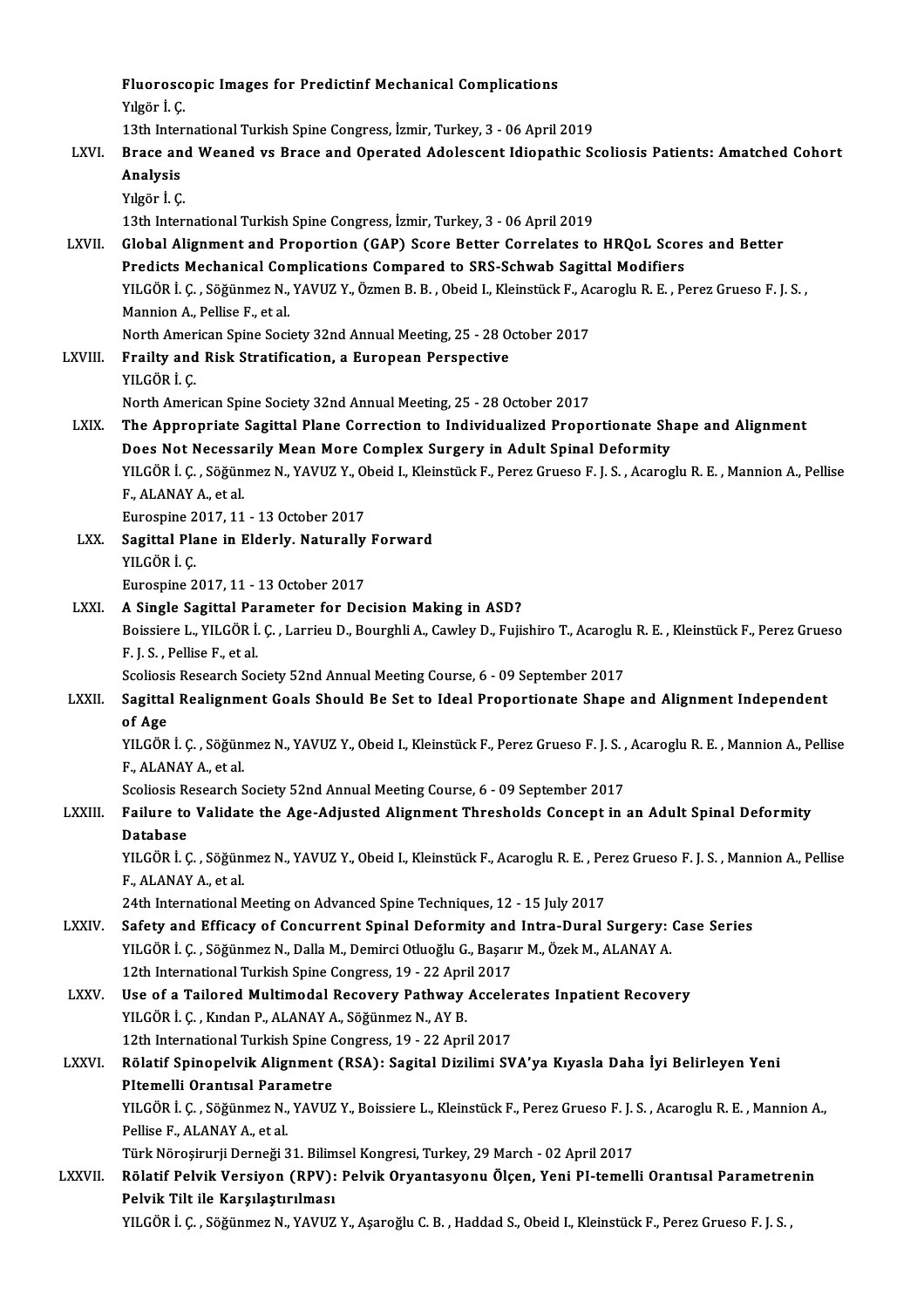|                 | Mannion A., Pellise F., et al.                                                                                                                           |
|-----------------|----------------------------------------------------------------------------------------------------------------------------------------------------------|
|                 | Türk Nöroşirurji Derneği 31. Bilimsel Kongresi, Turkey, 29 March - 02 April 2017                                                                         |
| <b>LXXVIII.</b> | Omurganın Büyümesi ve PulmonerFonksiyonların Gelişimi                                                                                                    |
|                 | YILGÖR İ.Ç.                                                                                                                                              |
|                 | 26. Ulusal Türk Ortopedi ve Travmatoloji Kongresi, Turkey, 25 October - 30 November 2016                                                                 |
| <b>LXXIX</b>    | Sagital (Pelvik ve Spinal) PArametreler Nelerdir? Nasıl Ölçüm Yapılır?                                                                                   |
|                 | YILGÖR İ. Ç.                                                                                                                                             |
|                 | 26. Ulusal Türk Ortopedi ve Travmatoloji Kongresi, Turkey, 25 - 30 October 2016                                                                          |
| <b>LXXX</b>     | Critical Age Thresholds for Surgical Complexity and Complication Rates in Adult Idiopathic Scoliosis                                                     |
|                 | YILGÖR İ. Ç. , Söğünmez N., SARIYILMAZ K., Pellise F., Perez Grueso F. J. S. , Acaroglu R. E. , Obeid I., Kleinstück F.,                                 |
|                 | ALANAY A., ESSG E. S. S. G.                                                                                                                              |
|                 | Eurospine 2016, 5 - 07 October 2016                                                                                                                      |
| <b>LXXXI</b>    | Preoperative Osteotomy Planification                                                                                                                     |
|                 | YILGÖR İ.Ç.                                                                                                                                              |
|                 | Eurospine 2016, 5 - 07 October 2016                                                                                                                      |
| <b>LXXXII.</b>  | Which factors influence the surgery vs. non-surgery decision for adult idiopathic scoliosis patients                                                     |
|                 | with gray zone (40-550) main thoracic curves?                                                                                                            |
|                 | YILGÖR İ. Ç. , Enercan M., Hamzaoğlu A., Pellise F., Perez Grueso F. J. S. , Acaroglu R. E. , Obeid I., Kleinstück F.,                                   |
|                 | ALANAY A., ESSG E. S. S. G.                                                                                                                              |
|                 | Global Spine Congress 2016, 13 - 16 April 2016                                                                                                           |
| LXXXIII.        | Global Tilt: A single parameter incorporating the spinal and pelvic parameters correlates with<br>health-related quality of life                         |
|                 | YILGÖR İ. Ç. , Enercan M., Hamzaoğlu A., Pellise F., Perez Grueso F. J. S. , Acaroglu R. E. , Obeid I., Kleinstück F.,                                   |
|                 | ALANAY A., ESSG E. S. S. G.                                                                                                                              |
|                 | Scoliosis Research Society 50th Annual Meeting Course, 30 September - 03 October 2015                                                                    |
| <b>LXXXIV</b>   | Is radiographic control necessary after every lengthening of magnetically controlled growing rod?                                                        |
|                 | YILGÖR İ.Ç., ALANAY A.                                                                                                                                   |
|                 | 22nd International Meeting on Advanced Spine Techniques, 8 - 11 July 2015                                                                                |
| <b>LXXXV</b>    | Mental health and self image perception of non-disabled adult idiopathic scoliosis patients having                                                       |
|                 | mild to moderate curves compared to normal population                                                                                                    |
|                 | YILGÖR İ. Ç. , Enercan M., Hamzaoğlu A., Pellise F., Acaroglu R. E. , Obeid I., Kleinstück F., ALANAY A., ESSG E. S. S. G.                               |
|                 | 11th International Turkish Spine Congress, 19 - 22 April 2015                                                                                            |
| LXXXVI.         | Tümör protezi ile ekstremite koruyucu cerrahi: Yeni sistem ile deneyimlerimiz                                                                            |
|                 | AYVAZ M., Yücekul A., YILGÖR İ. Ç., TOKGÖZOĞLU A. M.                                                                                                     |
| LXXXVII.        | 23. Ulusal Türk Ortopedi ve Travmatoloji Kongresi, Turkey, 29 October - 03 November 2013<br>Total femur rekonstrüksiyonu: Yeni sistem ile son deneyimler |
|                 | AYVAZ M., YÜCEKUL A., YILGÖR İ. Ç., TOKGÖZOĞLU A. M.                                                                                                     |
|                 | 23. Ulusal Türk Ortopedi ve Travmatoloji Kongresi, Antalya, Turkey, 29 October - 03 November 2013, vol.47, pp.51-                                        |
|                 | 52                                                                                                                                                       |
| LXXXVIII.       | Custom made pelvic prosthesis reconstruction after tumor resection for malignant bone tumors                                                             |
|                 | TOKGÖZOĞLU A.M., YILGÖR İ.Ç., AYVAZ M.                                                                                                                   |
|                 | 10th Congress of the European Hip Society, 20 - 22 September 2012                                                                                        |
| <b>LXXXIX</b>   | Total femur prosthesis for tumor reconstruction: Our recent experience                                                                                   |
|                 | TOKGÖZOĞLU A. M., YILGÖR İ. Ç., AYVAZ M.                                                                                                                 |
|                 | 10th Congress of the European Hip Society, 20 - 22 September 2012                                                                                        |
| XC.             | Effects of the growing rod on the discs and facet joints of the unfused intermediate segments                                                            |
|                 | DEMIRKIRAN H. G., YILGÖR İ. Ç., AYVAZ M., KÖSEMEHMETOĞLU K., DAĞLIOĞLU Y. K., YAZICI M.                                                                  |
|                 | Spineweek, 28 May - 01 June 2012                                                                                                                         |
| XCI.            | Does growing rod cause degeneration and secondary deformity in the adjacent segment                                                                      |
|                 | YILGÖR İ. Ç. , ARITAN S., DEMİRKIRAN H. G. , DAĞLIOĞLU Y. K. , KÖSEMEHMETOĞLU K., YAZICI M.                                                              |
|                 | SPINEWEEK 2012, 28 May - 01 June 2012, vol.21, pp.316                                                                                                    |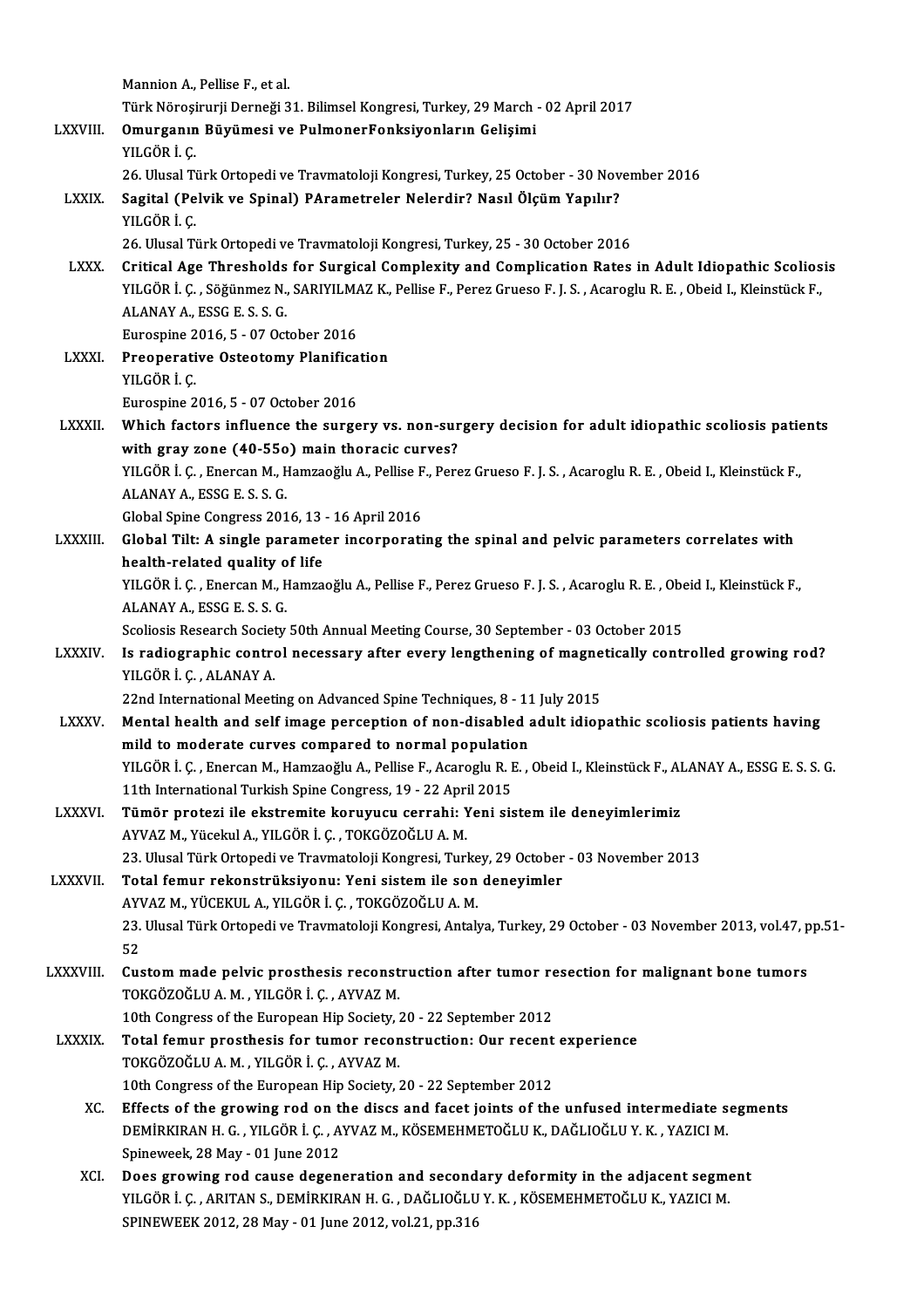- XCII. Effects of the growing rod on the discs and facets of the unfused intermediate segments Effects of the growing rod on the discs and facets of the unfused intermediate segme<br>DEMİRKIRAN H. G. , YILGÖR İ. Ç. , AYVAZ M., KÖSEMEHMETOĞLU K., DAĞLIOĞLU Y. K. , YAZICI M.<br>Pesna 2012-16 , 19 May 2012 yel 6 np 2 Effects of the growing rod on the disc<br>DEMİRKIRAN H. G. , YILGÖR İ. Ç. , AYVAZ M<br>Posna 2012, 16 - 19 May 2012, vol.6, pp.2<br>Avak bileği tibiştalar aklam nismanta DEMİRKIRAN H. G., YILGÖR İ. Ç., AYVAZ M., KÖSEMEHMETOĞLU K., DAĞLIOĞLU Y.<br>Posna 2012, 16 - 19 May 2012, vol.6, pp.2<br>XCIII. Ayak bileği tibiotalar eklem pigmente villonodüler sinoviti: Olgu sunumu<br>HUBİ G. PEHLİVAN Ö. KAMACL
- Posna 2012, 16 19 May 2012, vol.6, pp.2<br><mark>Ayak bileği tibiotalar eklem pigmente villonodüler sinoviti: Olgu sunum</mark><br>HURİ G., PEHLİVAN Ö., KAMACI L., YILGÖR İ. Ç. , ATAY Ö. A. , KAYA D., Doral M. M.<br>21 Hlusal Türk Ortonodi Ayak bileği tibiotalar eklem pigmente villonodüler sinoviti: Olgu sunumu<br>HURİ G., PEHLİVAN Ö., KAMACI L., YILGÖR İ. Ç. , ATAY Ö. A. , KAYA D., Doral M. M.<br>21. Ulusal Türk Ortopedi ve Travmatoloji Kongresi, Turkey, 3 - 08 N

# 21. Olusal Turk Orlopedi ve Travmaloloji Kongresi, Turke<br>Memberships / Tasks in Scientific Organizations

Memberships / Tasks in Scientific Orga<br>AO Spine, Member, 2016 - Continues, Switzerland<br>Scoliacis Bessarsh Seciety, Member, 2015 - Contin Scoliosis Research Society, Member, 2015 - Continues, United States Of America<br>Scoliosis Research Society, Member, 2015 - Continues, United States Of America<br>EUROSPINE the Spine Society of Europe, Member, 2015 - Continues, AO Spine, Member, 2016 - Continues, Switzerland<br>Scoliosis Research Society, Member, 2015 - Continues, United States Of America<br>EUROSPINE, the Spine Society of Europe , Member, 2015 - Continues, Switzerland<br>Turkish Spine So Scoliosis Research Society, Member, 2015 - Continues, United Sta<br>EUROSPINE, the Spine Society of Europe , Member, 2015 - Contin<br>Turkish Spine Society (TOD), Member, 2015 - Continues, Turkey<br>Turkish Society of Outhonodias a Turkish Society of Orthopedics and Traumatology, Member, 2010 - Continues, Turkey

#### **Scientific Refereeing**

SPINE, SCI Journal, December 2021 Boton Erro Reformers<br>SPINE, SCI Journal, December 2021<br>JOURNAL OF BONE AND JOINT SURGERY-AMERICAN VOLUME, SCI Journal, July 2020<br>The Journal of Turkish Spinal Surgery, Other Indexed Journal, December 2019 SPINE, SCI Journal, December 2021<br>JOURNAL OF BONE AND JOINT SURGERY-AMERICAN VOLUME, SCI Journal, July<br>The Journal of Turkish Spinal Surgery , Other Indexed Journal, December 2019<br>spine Defermity, Other Indexed Journal, Oc SPINE OF BONE AND JOINT SURGERY-AMERICAN V.<br>The Journal of Turkish Spinal Surgery , Other Indexed J<br>Spine Deformity, Other Indexed Journal, October 2019<br>JOURNAL OF OPTHORAEDIC SURGERY SCLIQUERAL AP The Journal of Turkish Spinal Surgery , Other Indexed Journal, December 2019<br>spine Deformity, Other Indexed Journal, October 2019<br>JOURNAL OF ORTHOPAEDIC SURGERY, SCI Journal, April 2017 spine Deformity, Other Indexed Journal, October 2019<br>JOURNAL OF ORTHOPAEDIC SURGERY, SCI Journal, April 2017<br>ACTA ORTHOPAEDICA ET TRAUMATOLOGICA TURCICA, SCI Journal, February 2017<br>PMC MUSCULOSKELETAL DISOPDERS, Journal In JOURNAL OF ORTHOPAEDİC SURGERY, SCI Journal, April 2017<br>ACTA ORTHOPAEDICA ET TRAUMATOLOGICA TURCICA, SCI Journal, February 201<br>BMC MUSCULOSKELETAL DISORDERS, Journal Indexed in SCI-E, December 2013 BMC MUSCULOSKELETAL DISORDERS, Journal Indexed in SCI-E, December 2013<br>Scientific Research / Working Group Memberships

Aospine Knowledge Forum Deformity , AO Spine , Switzerland, https://www.aofoundation.org/spine, 2019 - Continues Berefirms Resear on 7 Tw of King at Sup-Frember simple<br>Aospine Knowledge Forum Deformity , AO Spine , Switzerland, https://www.aofoundation.org/spine, 2019 - Continues<br>Continues Aospine Ki<br>Harms Stu<br>Continues<br>European Harms Study Group, Setting Scoliosis Straight, United States Of America, https://hsg.settingscoliosisstraight.org/, 2018<br>Continues<br>European Spine Study Group (Essg), Vall d'Hebron Institute of Research, Spain, https://www.

Continues<br>European Spine Study Group (Essg), Vall d'Hebron Institute of Research, Spain, https://www.spine-essg.com/, 2014 -<br>Continues

# conunues<br>Edit Congress and Symposium Activities

Edit Congress and Symposium Activities<br>Eurospine 2021, Session Moderator, Vienna, Austria, 2021<br>Eursenine 2021, Session Moderator, Vienna, Austria, 2021 Eurospine 2021, Session Moderator, Vienna, Austria, 2021<br>Eursopine 2021, Session Moderator, Vienna, Austria, 2021 Eurospine 2021, Session Moderator, Vienna, Austria, 2021<br>Eursopine 2021, Session Moderator, Vienna, Austria, 2021<br>56th Scoliosis Research Society Annual Meeting, Moderator, Missouri, United States Of America, 2021<br>56th Sco Eursopine 2021, Session Moderator, Vienna, Austria, 2021<br>56th Scoliosis Research Society Annual Meeting, Moderator, Missouri, United States Of America, 2021<br>56th Scoliosis Research Society Annual Meeting, Moderator, Missou 56th Scoliosis Research Society Annual Meeting, Moderator, Missouri, United States Of America, 202<br>56th Scoliosis Research Society Annual Meeting, Moderator, Missouri, United States Of America, 202<br>56th Scoliosis Research 56th Scoliosis Research Society Annual Meeting, Panelists, Missouri, United States Of America, 2021<br>Citations

Citations<br>Total Citations (WOS):445<br>b.indox (WOS):10 h-index (WOS):10